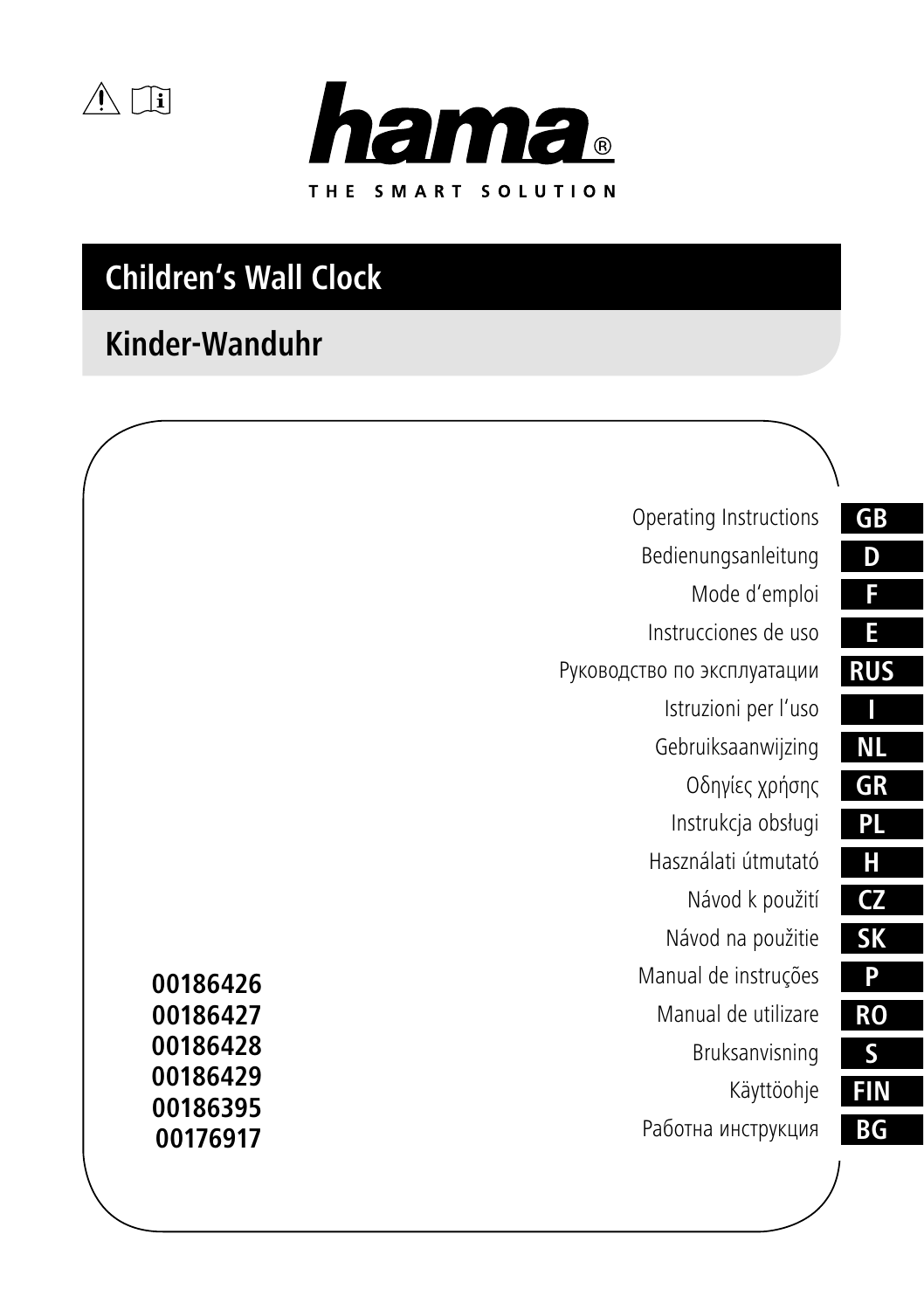Thank you for choosing a Hama product.

Take your time and read the following instructions and information completely. Please keep these instructions in a safe place for future reference. If you sell the device, please pass these operating instructions on to the new owner.

## **1. Explanation of Warning Symbols and Notes**

## **Warning**



O

This symbol is used to indicate safety instructions or to draw your attention to specific hazards and risks.

## **Note**

This symbol is used to indicate additional information or important notes.

## **2. Package Contents**

- Children's Wall Clock
- 1 (AA) battery
- These operating instructions

## **3. Safety Notes**

- The product is intended for private, non-commercial use only.
- Use the product for its intended purpose only.
- Do not use the product in the immediate vicinity of heaters or other heat sources or in direct sunlight.
- Do not attempt to service or repair the product yourself. Leave any and all service work to qualified experts.
- Protect the product from dirt, moisture and overheating, and only use it in a dry environment.
- Do not use the product in areas where the use of electronic devices is not permitted.
- Do not drop the product and do not expose it to any major shocks.
- Do not modify the product in any way. Doing so voids the warranty.
- Keep the packaging material out of the reach of children due to the risk of suffocation.
- Dispose of packaging material immediately according to locally applicable regulations.

## **Warning – Batteries**



- When inserting batteries, note the correct polarity (+ and markings) and insert the batteries accordingly. Failure to do so could result in the batteries leaking or exploding.
- Only use batteries (or rechargeable batteries) that match the specified type.
- Before you insert the batteries, clean the battery contacts and the polar contacts.
- Do not allow children to change batteries without supervision.
- Do not mix old and new batteries or batteries of a different type or make. • Remove the batteries from products that are not being used for an extended
- period (unless these are being kept ready for an emergency). • Do not short-circuit batteries.
- Do not charge batteries.
- Do not throw batteries in a fire.
- Keep batteries out of the reach of children.
- Never open, damage or swallow batteries or allow them to enter the environment. They can contain toxic, environmentally harmful heavy metals.
- Immediately remove and dispose of dead batteries from the product.
- Avoid storing, charging or using batteries in extreme temperatures.

## **4. Getting Started**

## **4.1 Inserting the battery**

Remove the safety film and insert the battery with the correct polarity. The clock is ready for operation.

## **4.2 Replacing the battery**

Remove and dispose of any used batteries. Insert the new battery (AA). Ensure that the polarity of the battery corresponds to the symbols in the battery compartment.

## **5. Installation**

#### **Warning – Mounting Note**

- Do not mount the product above locations where persons might linger
- Before mounting the clock, ensure that the chosen wall is suitable for the weight to be mounted, and make sure that there are no electrical wires, water, gas or other lines at the installation site on the wall.
- Purchase special fastening materials from specialised dealers.

You can mount the wall clock on a wall using the opening on the back.

## **6. Operation**

- Once the battery has been inserted properly, the clock will automatically start running.
- Use the setting wheel on the back of the clock to set the time.

## **7. Care and Maintenance**

Only clean this product with a slightly damp, lint-free cloth and do not use aggressive cleaning agents. Make sure that water does not get into the product.

## **8. Warranty Disclaimer**

Hama GmbH & Co KG assumes no liability and provides no warranty for damage resulting from improper installation/mounting, improper use of the product or from failure to observe the operating instructions and/or safety notes.

## **9. Technical Data**



## **10. Recycling Information**

#### **Note on environmental protection:**



After the implementation of the European Directive 2012/19/EU and 2006/66/EU in the national legal system, the following applies: Electric and electronic devices as well as batteries must not be disposed of with household waste. Consumers are obliged by law to return

electrical and electronic devices as well as batteries at the end of their service lives to the public collecting points set up for this purpose or point of sale. Details to this are defined by the national law of the respective country. This symbol on the product, the instruction manual or the package indicates that a product is subject to these regulations. By recycling, reusing the materials or other forms of utilising old devices/Batteries, you are making an important contribution to protecting our environment.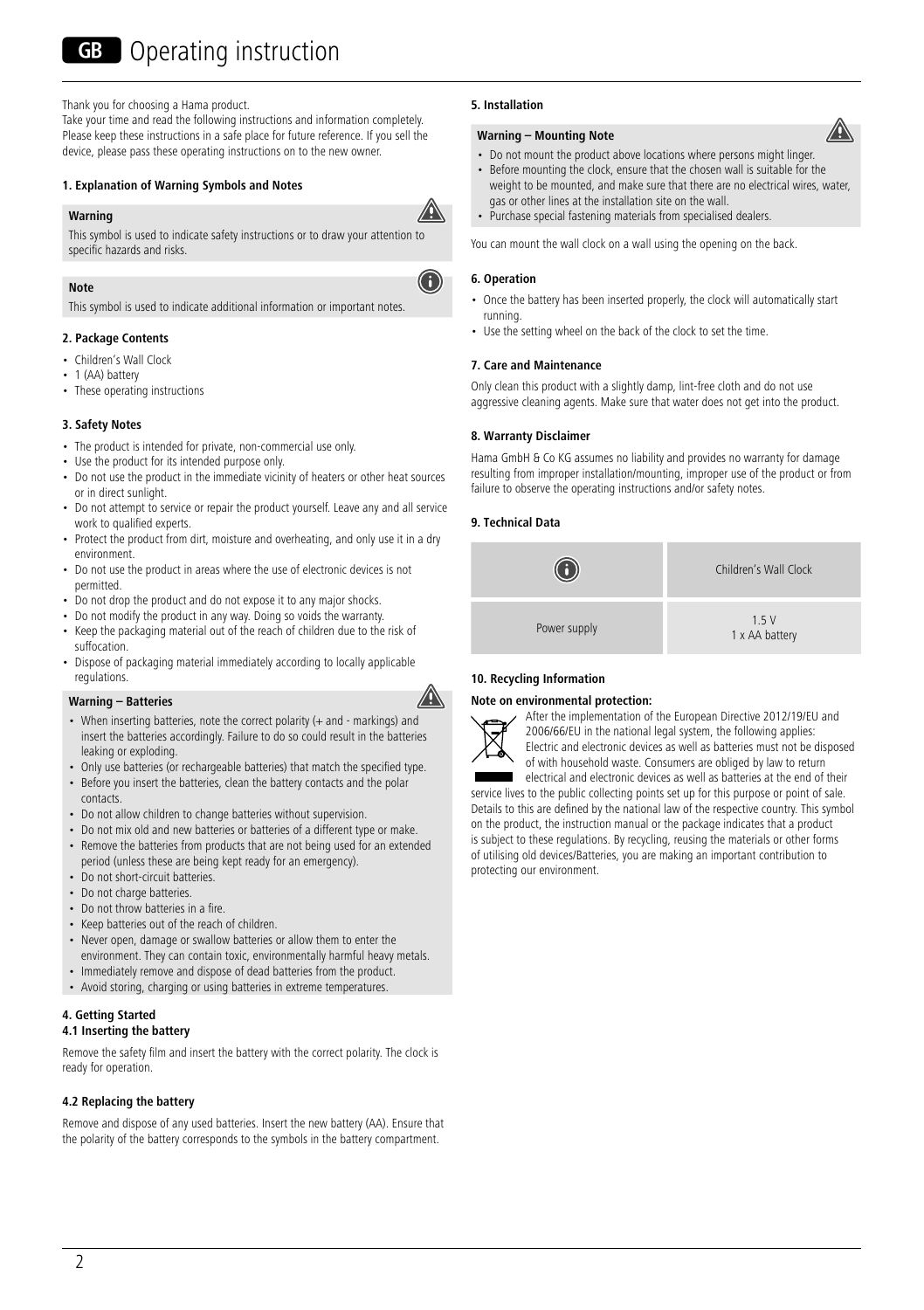## D Bedienungsanleitung

Vielen Dank, dass Sie sich für ein Hama Produkt entschieden haben! Nehmen Sie sich Zeit und lesen Sie die folgenden Anweisungen und Hinweise zunächst ganz durch. Bewahren Sie diese Bedienungsanleitung anschließend an einem sicheren Ort auf, um bei Bedarf darin nachschlagen zu können. Sollten Sie das Gerät veräußern, geben Sie diese Bedienungsanleitung an den neuen Eigentümer weiter.

## **1. Erklärung von Warnsymbolen und Hinweisen**



Wird verwendet, um Sicherheitshinweise zu kennzeichnen oder um Aufmerksamkeit auf besondere Gefahren und Risiken zu lenken.

#### **Hinweis**

Wird verwendet, um zusätzlich Informationen oder wichtige Hinweise zu kennzeichnen.

## **2. Packungsinhalt**

- Kinder-Wanduhr
- 1 AA Batterie
- diese Bedienungsanleitung

#### **3. Sicherheitshinweise**

- Das Produkt ist für den privaten, nicht-gewerblichen Haushaltsgebrauch vorgesehen.
- Verwenden Sie das Produkt ausschließlich für den dazu vorgesehenen Zweck.
- Betreiben Sie das Produkt nicht in unmittelbarer Nähe der Heizung, anderer Hitzequellen oder in direkter Sonneneinstrahlung.
- Versuchen Sie nicht, das Produkt selbst zu warten oder zu reparieren. Überlassen Sie jegliche Wartungsarbeit dem zuständigen Fachpersonal.
- Schützen Sie das Produkt vor Schmutz, Feuchtigkeit und Überhitzung und verwenden Sie es nur in trockenen Umgebungen.
- Benutzen Sie das Produkt nicht in Bereichen, in denen elektronische Produkte nicht erlaubt sind.
- Lassen Sie das Produkt nicht fallen und setzen Sie es keinen heftigen Erschütterungen aus.
- Nehmen Sie keine Veränderungen am Produkt vor. Dadurch verlieren Sie jegliche Gewährleistungsansprüche.
- Halten Sie Kinder unbedingt vom Verpackungsmaterial fern, es besteht **Erstickungsgefahr**
- Entsorgen Sie das Verpackungsmaterial sofort gemäß den örtlich gültigen Entsorgungsvorschriften.

### **Warnung – Batterien**

- Beachten Sie unbedingt die korrekte Polarität (Beschriftung + und -) der Batterien und legen Sie diese entsprechend ein. Bei Nichtbeachtung besteht die Gefahr des Auslaufens oder einer Explosion der Batterien.
- Verwenden Sie ausschließlich Akkus (oder Batterien), die dem angegebenen Typ entsprechen.
- Reinigen Sie vor dem Einlegen der Batterien die Batteriekontakte und die Gegenkontakte.
- Gestatten Sie Kindern nicht ohne Aufsicht das Wechseln von Batterien.
- Mischen Sie alte und neue Batterien nicht, sowie Batterien unterschiedlichen Typs oder Herstellers.
- Entfernen Sie Batterien aus Produkten, die längere Zeit nicht benutzt werden (außer diese werden für einen Notfall bereit gehalten).
- Schließen Sie die Batterien nicht kurz.
- Laden Sie Batterien nicht.
- Werfen Sie Batterien nicht ins Feuer.
- Bewahren Sie Batterien außerhalb der Reichweite von Kindern auf.
- Batterien nie öffnen, beschädigen, verschlucken oder in die Umwelt gelangen lassen. Sie können giftige und umweltschädliche Schwermetalle enthalten.
- Entfernen und entsorgen Sie verbrauchte Batterien unverzüglich aus dem Produkt.
- Vermeiden Sie Lagerung, Laden und Benutzung bei extremen Temperaturen.

## **4. Inbetriebnahme**

## **4.1 Batterie einlegen**

Entfernen Sie die Sicherheitsfolie und legen Sie die Batterie polrichtig ein. Die Uhr ist betriebsbereit.

## **4.2 Batterie wechseln**

Entnehmen und entsorgen Sie ggfs. die verbrauchte Batterie. Legen Sie eine neue Batterie AA/Mignon ein. Achten Sie dabei auf die korrekte Polarität entsprechend der Zeichnung im Batteriefach.

## **5. Montage**

#### **Warnung – Montagehinweis**



- Montieren Sie das Produkt nicht an Orten, unter denen sich Personen aufhalten könnten.
- Prüfen Sie vor Montage die Eignung der vorgesehenen Wand für das anzubringende Gewicht und vergewissern Sie sich, dass sich an der Montagestelle in der Wand keine elektrischen Leitungen, Wasser-, Gas- oder sonstige Leitungen befinden.
- Besorgen Sie sich geeignetes Befestigungsmaterial im Fachhandel!

Sie können die Wanduhr mithilfe der Aussparung auf der Rückseite an einer Wand montieren.

## **6. Betrieb**

- Nach korrektem Einlegen der Batterie/n nimmt die Uhr automatisch den Betrieb auf.
- Stellen Sie mithilfe des Einstellrads auf der Rückseite der Uhr die aktuelle Uhrzeit ein.

#### **7. Wartung und Pflege**

Reinigen Sie dieses Produkt nur mit einem fusselfreien, leicht feuchten Tuch und verwenden Sie keine aggressiven Reiniger. Achten Sie darauf, dass kein Wasser in das Produkt eindringt.

## **8. Haftungsausschluss**

Die Hama GmbH & Co KG übernimmt keinerlei Haftung oder Gewährleistung für Schäden, die aus unsachgemäßer Installation, Montage und unsachgemäßem Gebrauch des Produktes oder einer Nichtbeachtung der Bedienungsanleitung und/ oder der Sicherheitshinweise resultieren.

## **9. Technische Daten**



#### **10. Entsorgungshinweise**

### **Hinweis zum Umweltschutz:**



Ab dem Zeitpunkt der Umsetzung der europäischen Richtlinien 2012/19/EU und 2006/66/EG in nationales Recht gilt folgendes: Elektrische und elektronische Geräte sowie Batterien dürfen nicht mit dem Hausmüll entsorgt werden. Der Verbraucher ist gesetzlich verpflichtet, elektrische und elektronische Geräte sowie Batterien am

Ende ihrer Lebensdauer an den dafür eingerichteten, öffentlichen Sammelstellen oder an die Verkaufsstelle zurückzugeben. Einzelheiten dazu regelt das jeweilige Landesrecht. Das Symbol auf dem Produkt, der Gebrauchsanleitung oder der Verpackung weist auf diese Bestimmungen hin. Mit der Wiederverwertung, der stofflichen Verwertung oder anderen Formen der Verwertung von Altgeräten/ Batterien leisten Sie einen wichtigen Beitrag zum Schutz unserer Umwelt.











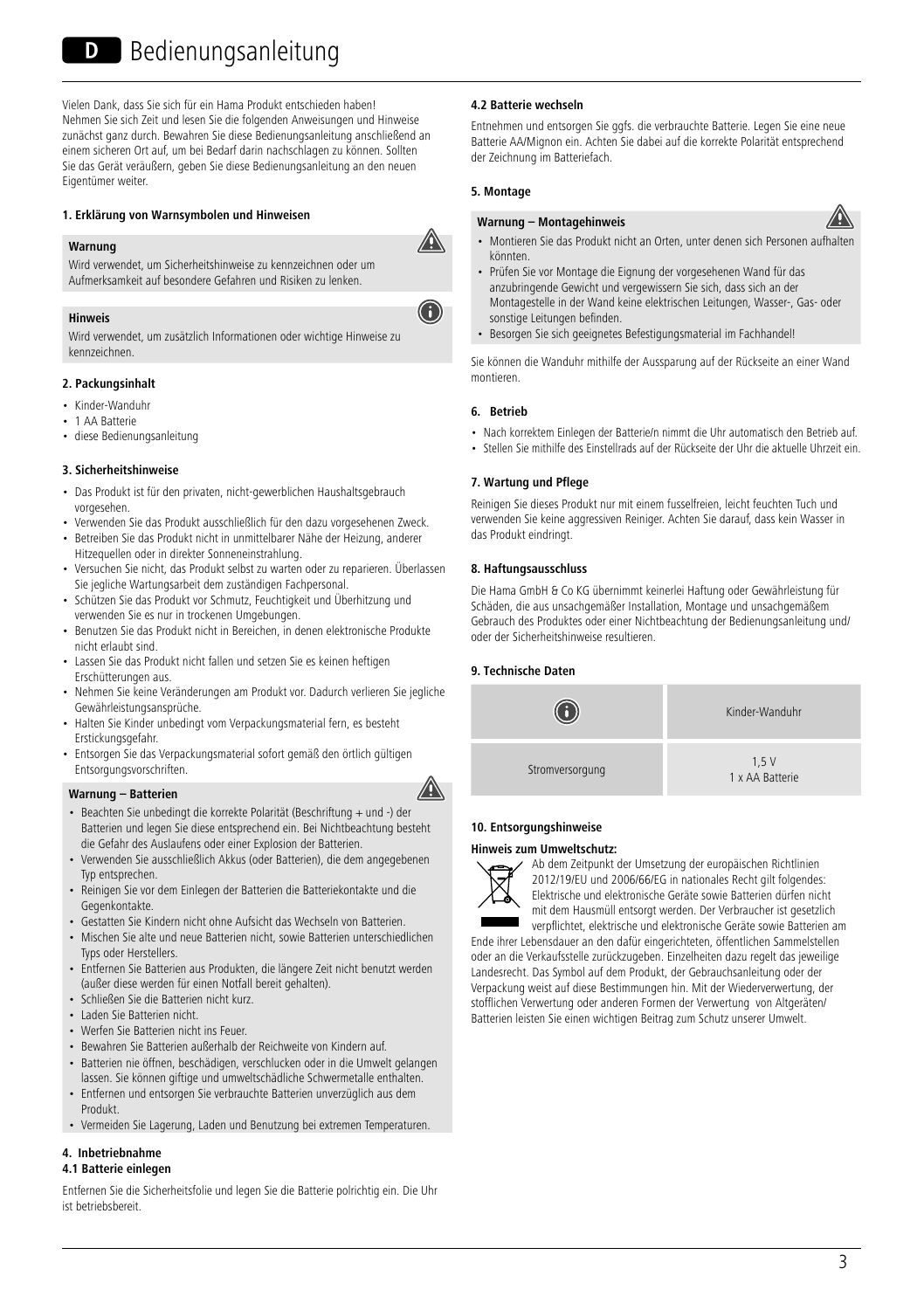Nous vous remercions d'avoir choisi un produit Hama. Veuillez prendre le temps de lire l'ensemble des remarques et consignes suivantes. Veuillez conserver ce mode d'emploi à portée de main afin de pouvoir le consulter en cas de besoin. Transmettez-le au nouveau propriétaire avec l'appareil le cas échéant.

## **1. Explication des symboles d'avertissement et des remarques**

#### **Avertissement**

⚠

G

Ce symbole est utilisé pour indiquer des consignes de sécurité ou pour attirer votre attention sur des dangers et risques particuliers.

## **Remarque**

Ce symbole est utilisé pour indiquer des informations supplémentaires ou des remarques importantes.

### **2. Contenu de l'emballage**

- Horloge murale
- $\cdot$  1 pile  $\Delta\Delta$
- Mode d'emploi

## **3. Consignes de sécurité**

- Ce produit est destiné à une installation domestique non commerciale.
- Utilisez le produit exclusivement conformément à sa destination.
- N'utilisez pas le produit à proximité immédiate d'un chauffage, d'autres sources de chaleur ou exposé aux rayons directs du soleil.
- Ne tentez pas de réparer l'appareil vous-même ni d'effectuer des travaux d'entretien. Déléguez tous travaux d'entretien à des techniciens qualifiés.
- Protégez le produit de toute saleté, humidité, surchauffe et utilisez-le uniquement dans des locaux secs.
- N'utilisez pas le produit dans les zones dans lesquelles l'utilisation d'appareils électroniques est interdite.
- Protégez le produit des secousses violentes et évitez tout choc ou toute chute.
- N'apportez aucune modification à l'appareil. Des modifications vous feraient perdre vos droits de garantie.
- Tenez les emballages d'appareils hors de portée des enfants, risque d'étouffement.
- Recyclez les matériaux d'emballage conformément aux prescriptions locales en vigueur.

#### **Avertissement – concernant les piles**

- 
- Respectez impérativement la polarité de la pile (marquage + et -) lors de l'insertion dans le boîtier ; risques d'écoulement et d'explosion des piles si tel n'est pas le cas.
- Utilisez exclusivement des batteries (ou des piles) du type indiqué.
- Avant d'insérer les piles, nettoyez-en les contacts, ainsi que les contacts d'accouplement.
- N'autorisez pas à des enfants de remplacer les piles d'un appareil sans surveillance.
- N'utilisez pas simultanément des piles usagées et des piles neuves ou des piles de différents types.
- Retirez les piles des produits que vous ne comptez pas utiliser pendant un certain temps (à l'exception des produits d'alarme en veille).
- Ne court-circuitez pas les piles.
- Ne tentez pas de recharger les piles.
- Ne jetez pas de piles au feu.
- Conservez les piles hors de portée des enfants.
- Ne tentez pas d'ouvrir les piles, faites attention à ne pas les endommager, les jeter dans l'environnement et à ce que des petits enfants ne les avalent pas. Les piles sont susceptibles de contenir des métaux lourds toxiques et nocifs pour l'environnement.
- Retirez les piles usagées immédiatement du produit pour les recycler.
- Évitez un stockage, une charge ou une utilisation à des températures extrêmes.

## **4. Mise en service**

## **4.1 Insertion de la pile**

Retirez le film de protection, puis insérez la pile conformément aux indications de polarité. Votre horloge est alors prête à fonctionner.

## **4.2 Remplacement de la pile**

Le cas échéant, retirez une pile déchargée et recyclez-la conformément aux directives en vigueur. Insérez une nouvelle pile LR6/AA/Mignon. Respectez les indications de polarité lors de l'insertion de la pile.

#### **5. Installation**

## **Avertissement concernant l'installation**



- N'installez pas le produit à un endroit où des personnes sont susceptibles de se tenir.
- Avant l'installation, vérifiez que le mur prévu pour recevoir le produit dispose d'une force portante suffisante et qu'aucune conduite d'électricité, d'eau, de gaz ni aucune autre conduite ne passe dans cette partie de la cloison.
- Procurez-vous le matériel de fixation adapté à dans un commerce spécialisé.

Vous pouvez installer l'horloge à une paroi à l'aide de la fente située sur sa face arrière.

#### **6. Fonctionnement**

- L'horloge se met automatiquement en service après avoir correctement inséré la pile.
- Tournez la molette située au dos de l'appareil afin de régler l'heure.

#### **7. Soins et entretien**

Nettoyez ce produit uniquement à l'aide d'un chiffon non pelucheux légèrement humide ; évitez tout détergent agressif. Veillez à ce qu'aucun liquide ne pénètre dans le produit.

#### **8. Exclusion de garantie**

La société Hama GmbH & Co KG décline toute responsabilité en cas de dommages provoqués par une installation, un montage ou une utilisation non conformes du produit ou encore provoqués par un non respect des consignes du mode d'emploi et/ou des consignes de sécurité.

## **9. Caractéristiques techniques**



## **10. Consignes de recyclage**

### **Remarques concernant la protection de l'environnement :**

Conformément à la directive européenne 2012/19/EU et 2006/66/CE, et afin



d'atteindre un certain nombre d'objectifs en matière de protection de l'environnement, les règles suivantes doivent être appliquées: Les appareils électriques et électroniques ainsi que les batteries ne doivent pas être éliminés avec les déchets ménagers. Le pictogramme "picto" présent sur le produit, son manuel d'utilisation ou son emballage indique que le produit est soumis à cette réglementation.

Le consommateur doit retourner le produit/la batterie usagé(e) aux points de collecte prévus à cet effet. Il peut aussi les remettre à un revendeur. En permettant le recyclage des produits et des batteries, le consommateur contribuera ainsi à la protection de notre environnement. C'est un geste écologique.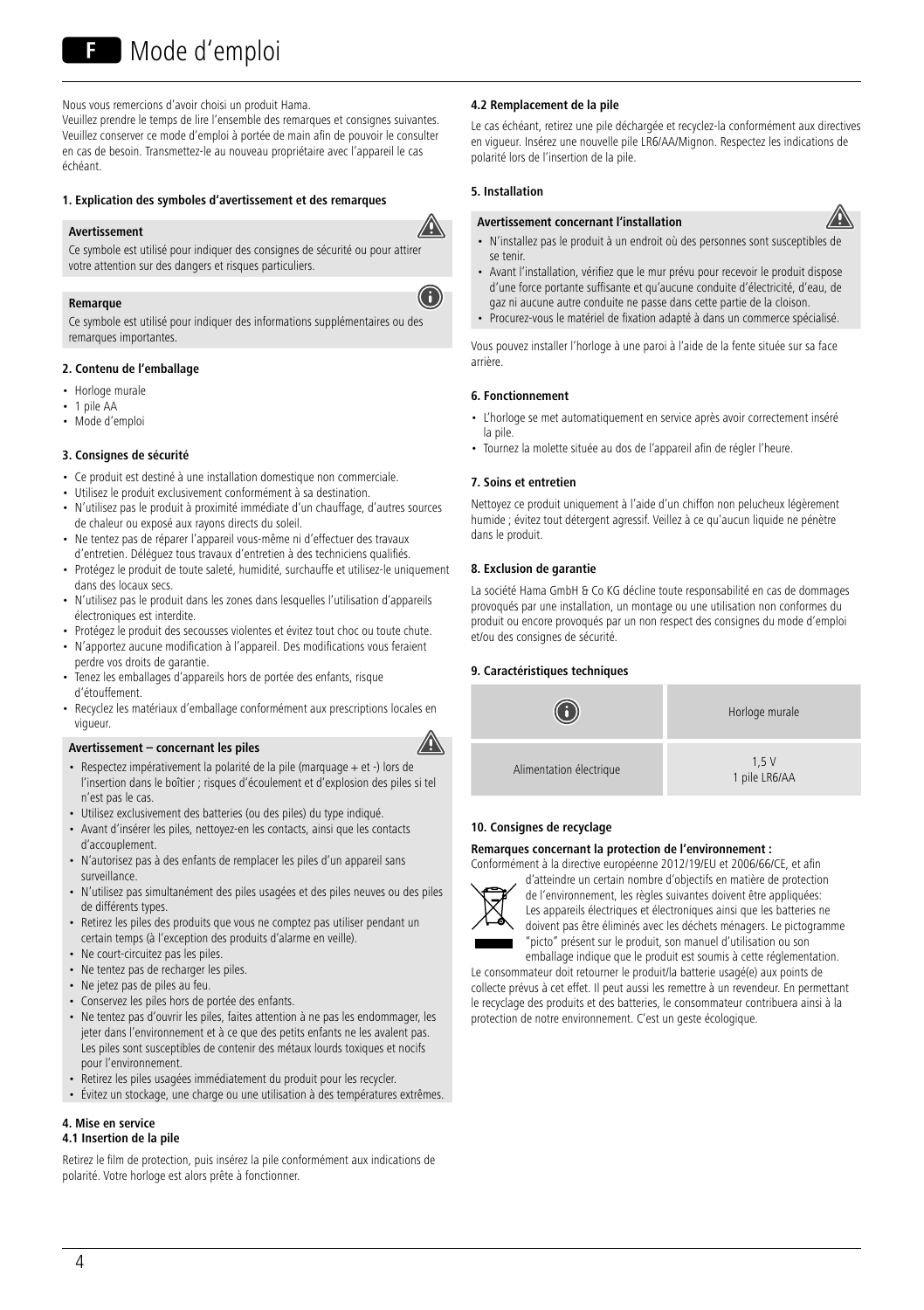Le agradecemos que se haya decidido por un producto de Hama. Tómese tiempo y léase primero las siguientes instrucciones e indicaciones. Después, guarde estas instrucciones de manejo en un lugar seguro para poder consultarlas cuando sea necesario. Si vende el aparato, entregue estas instrucciones de manejo al nuevo propietario.

## **1. Explicación de los símbolos de aviso y de las indicaciones**

#### **Aviso**



G

A

Se utiliza para caracterizar las indicaciones de seguridad o para llamar la atención sobre peligros y riesgos especiales.

## **Nota**

Se utiliza para caracterizar informaciones adicionales o indicaciones importantes.

## **2. Contenido del paquete**

- Reloj de pared para niños
- $\cdot$  1 pila AA
- Estas instrucciones de manejo

#### **3. Instrucciones de seguridad**

- El producto es para el uso doméstico privado, no comercial.
- Emplee el producto exclusivamente para la función para la que fue diseñado. • No opere el producto en las inmediaciones de la calefacción, de otras fuentes de
- calor o bajo la radiación directa del sol. • No intente mantener o reparar el aparato por cuenta propia. Encomiende cualquier trabajo de mantenimiento al personal especializado competente.
- Utilice el producto sólo conectado a una toma de corriente autorizada. La toma de corriente debe estar colocada cerca del producto y de forma accesible.
- No utilice el producto en áreas donde no se permitan aparatos electrónicos.
- No deje caer el producto ni lo someta a sacudidas fuertes.
- No realice cambios en el aparato. Esto conllevaría la pérdida de todos los derechos de la garantía.
- Mantenga el material de embalaje fuera del alcance de los niños, existe peligro de asfixia.
- Deseche el material de embalaje en conformidad con las disposiciones locales sobre el desecho vigentes.

## **Aviso – Pilas**

- Observe siempre la correcta polaridad (inscripciones +y-) de las pilas y coloque éstas de forma correspondiente. La no observación de lo anterior conlleva el riesgo de derrame o explosión de las pilas.
- Utilice exclusivamente pilas recargables (o pilas) que sean del mismo tipo.
- Antes de colocar las pilas, limpie los contactos y los contra-contactos de éstas.
- No permita a los niños cambiar las pilas sin la supervisión de una persona adulta.
- No mezcle pilas viejas y nuevas, ni tampoco pilas de tipos o fabricantes diferentes.
- Saque las pilas de los productos que no se vayan a utilizar durante un periodo prolongado de tiempo. (A no ser de que estén pensados para un caso de emergencia)
- No cortocircuite las pilas.
- No cargue las pilas.
- No arroje las pilas al fuego.
- Mantenga las pilas fuera del alcance de los niños.
- Nunca abra, deteriore o ingiera pilas o pilas recargables ni las deseche en el medioambiente. Pueden contener metales pesados tóxicos y dañinos para el medioambiente.
- Retire y deseche de inmediato las pilas gastadas del producto.
- Evite el almacenamiento, la carga y el uso en condiciones de temperatura extrema.

## **4. Puesta en funcionamiento**

## **4.1 Colocación de la pila**

Retire la lámina de seguridad y coloque la pila teniendo en cuenta la polaridad correcta. El reloj está listo para el funcionamiento.

## **4.2 Cambio de la pila**

Retire y deseche la pila gastada según corresponda. Cologue una pila nueva AA/Mignon. Al hacerlo, respete la polaridad correcta, según se indique en el compartimento de la pila.

## **5. Montaje**

#### **Aviso – Indicaciones para el montaje**



- No monte el producto en lugares por debajo de los cuales se puedan encontrar personas.
- Antes de empezar con el montaje, compruebe que la pared puede soportar el peso que se va a montar y asegurarse de que por el punto de montaje de la pared no pasan cables eléctricos ni tuberías de agua, gas o de otro tipo.
- Adquiera el material de fijación adecuado en un comercio especializado.

Puede fijar el reloj a una pared utilizando la abertura situada en la parte posterior.

### **6. Funcionamiento**

- Una vez colocada(s) la(s) pila(s) correctamente, el reloj se pone automáticamente en funcionamiento.
- Ajuste la hora actual mediante la rueda de ajuste que incorpora el reloj.

#### **7. Mantenimiento y cuidado**

Limpie este producto sólo con un paño ligeramente humedecido que no deje pelusas y no utilice detergentes agresivos. Asegúrese de que no entre agua en el interior del producto.

## **8. Exclusión de responsabilidad**

Hama GmbH & Co KG no se responsabiliza ni concede garantía por los daños que surjan por una instalación, montaje o manejo incorrectos del producto o por la no observación de las instrucciones de manejo y/o de las instrucciones de seguridad.

#### **9. Datos técnicos**



## **10. Instrucciones para desecho y reciclaje**

## **Nota sobre la protección medioambiental:**



Después de la puesta en marcha de la directiva Europea 2012/19/EU y 2006/66/EU en el sistema legislativo nacional, se aplicara lo siguiente: Los aparatos eléctricos y electrónicos, así como las baterías, no se deben evacuar en la basura doméstica. El usuario está legalmente obligado a llevar los aparatos eléctricos y electrónicos, así como pilas

y pilas recargables, al final de su vida útil a los puntos de recogida comunales o a devolverlos al lugar donde los adquirió. Los detalles quedaran definidos por la ley de cada país. El símbolo en el producto, en las instrucciones de uso o en el embalaje hace referencia a ello. Gracias al reciclaje, al reciclaje del material oaotras formas de reciclaje de aparatos/pilas usados, contribuye Usted de forma importante a la protección de nuestro medio ambiente.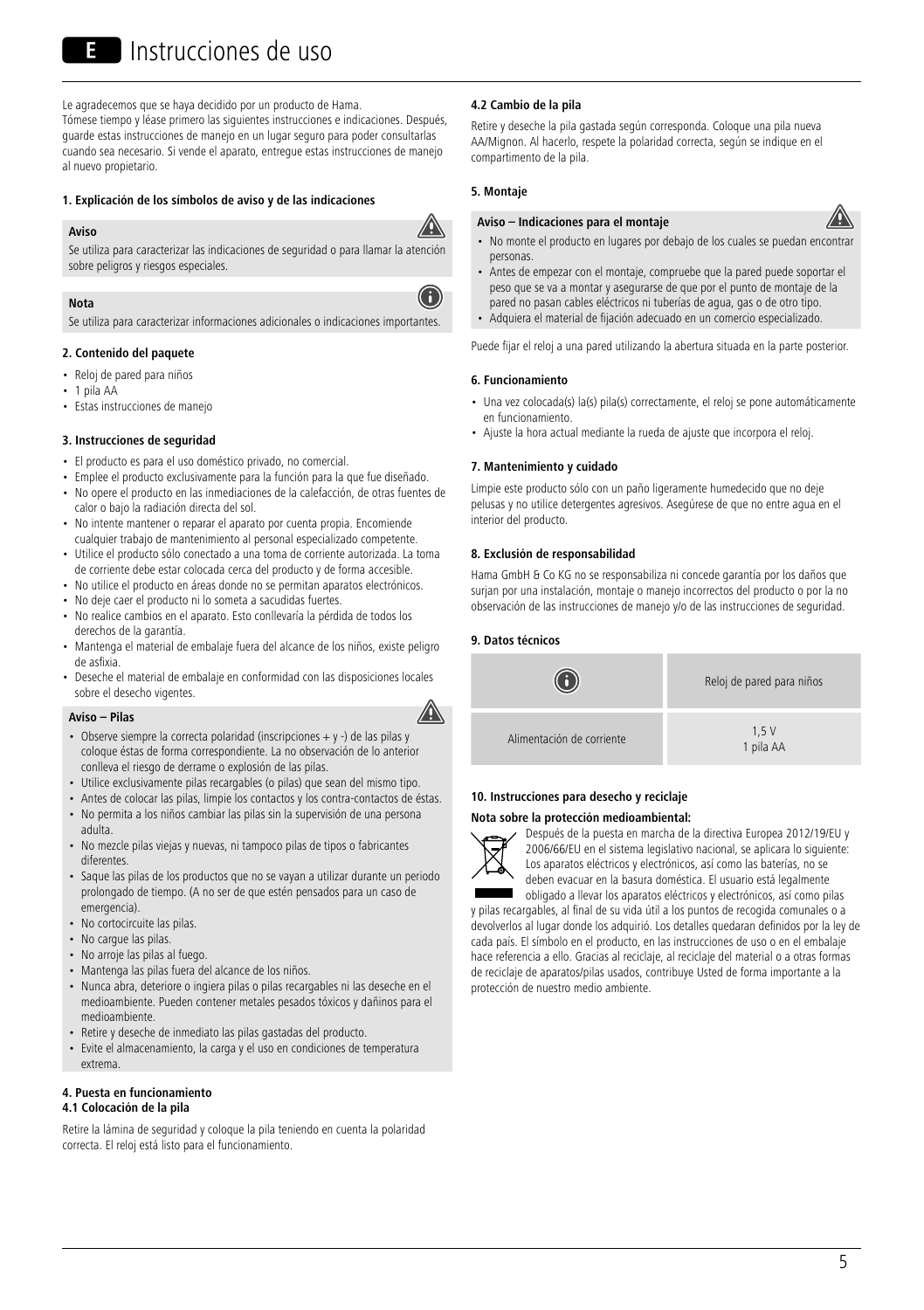## RUS Руководство по эксплуатации

#### Благодарим за покупку изделия фирмы Hama.

внимательно ознакомьтесь с настоящей инструкцией. Храните инструкцию в надежном месте для справок в будущем. В случае передачи изделия другому лицу приложите и эту инструкцию.

## **1. Предупредительные пиктограммы и инструкции**

#### **Внимание**

⚠

 $\bigcirc$ 

A

Данным значком отмечены инструкции, несоблюдение которых может привести к опасной ситуации.

#### **Примечание**

Дополнительная или важная информация.

#### **2. Комплект поставки**

- Настенные часты для детской комнаты
- 1 батарея АА
- Настоящая инструкция

## **3. Техника безопасности**

- Изделие предназначено только для домашнего применения.
- Запрещается использовать не по назначению.
- Не эксплуатировать в непосредственной близости с нагревательными приборами, беречь от прямых солнечных лучей.
- Запрещается самостоятельно ремонтировать устройство. Ремонт разрешается производить только квалифицированному персоналу.
- Беречь от грязи, влаги и источников тепла. Эксплуатировать только в сухих условиях.
- Не применять в запретных зонах.
- Не ронять. Беречь от сильных ударов.
- Запрещается вносить изменения в конструкцию. В противном случае гарантийные обязательства аннулируются.
- Упаковку не давать детям: опасность асфиксии.
- Утилизировать упаковку в соответствии с местными нормами.

### **Внимание. Батареи**

- Соблюдать полярность батарей (+ и -). Несоблюдение полярности может стать причиной взрыва батарей.
- Разрешается применять аккумуляторы только указанного типа.
- Перед загрузкой батарей почистить контакты.
- Запрещается детям заменять батареи без присмотра взрослых.
- Не применять различные типы или новые и старые батареи вместе.
- В случае большого перерыв в эксплуатации удалить батареи из устройства (кроме случаев, когда изделие применяется в качестве аварийного).
- Не закорачивать контакты батарей.
- Обычные батареи не заряжать.
- Батареи в огонь не бросать.
- Батареи хранить в безопасном месте и не давать детям.
- Не открывайте, не разбирайте, не глотайте и не утилизируйте батареи с бытовым мусором. В батареях могут содержаться вредные тяжелые металлы.
- Израсходованные батареи немедленно удалять из прибора и утилизировать.
- Не подвергайте аккумулятор воздействию экстремальных температур при хранении, зарядке и использовании.

## **4. Ввод в эксплуатацию**

#### **4.1 Загрузка батарей**

Удалите изолирующую пленку и вставьте батареи, соблюдая полярность. Часы готовы к работе.

#### **4.2 Замена батареи**

Удалите старую батарею и утилизируйте ее. Вставьте новую батарею типоразмера "АА". Загружая батарею, соблюдайте полярность (см. маркировку на корпусе).

#### **5. Монтаж**.

## **Внимание**

- Запрещается производить монтаж над теми местами, где могут находиться люди.
- Убедитесь, что стена подходит для монтажа. В стене на месте монтажа не должно быть электрической проводки, газопровода, водопровода и других трубопроводов.
- Приобретите подходящие крепежные приспособления в магазине.

Часы монтируются на стене с помощью отверстия, расположенного на задней панели

#### **6. Эксплуатация**

- Если батарея загружена правильно, часы начинают работать автоматически.
- С помощью регулятора на задней панели установите текущее время.

#### **7. Уход и техническое обслуживание**

Чистку изделия производить только безворсовой слегка влажной салфеткой. Запрещается применять агрессивные чистящие средства. Следите за тем, чтобы в устройство не попала вода.

#### **8. Отказ от гарантийных обязательств**

Компания Hama GmbH & Co KG не несет ответственность за ущерб, возникший вследствие неправильного монтажа, подключения и использования изделия не по назначению, а также вследствие несоблюдения инструкции по эксплуатации и техники безопасности.

#### **9. Технические характеристики**



#### **10. Инструкции по утилизации**

#### **Охрана окружающей среды:**



С момента перехода национального законодательства на европейские нормативы 2012/19/EU и 2006/66/EU действительно следующее:

Электрические и электронные приборы, а также батареи запрещается утилизировать с обычным мусором. Потребитель,

согласно закону, обязан утилизировать электрические и электронные приборы, а также батареи и аккумуляторы после их использования в специально предназначенных для этого пунктах сбора, либо в пунктах продажи. Детальная регламентация этих требований осуществляется соответствующим местным законодательством. Необходимость соблюдения данных предписаний обозначается особым значком на изделии, инструкции по эксплуатации или упаковке. При переработке, повторном использовании материалов или при другой форме утилизации бывших в употреблении приборов Вы помогаете охране окружающей среды. В соответствии с предписаниями по обращению с батареями, в Германии вышеназванные нормативы действуют для утилизации батарей и аккумуляторов.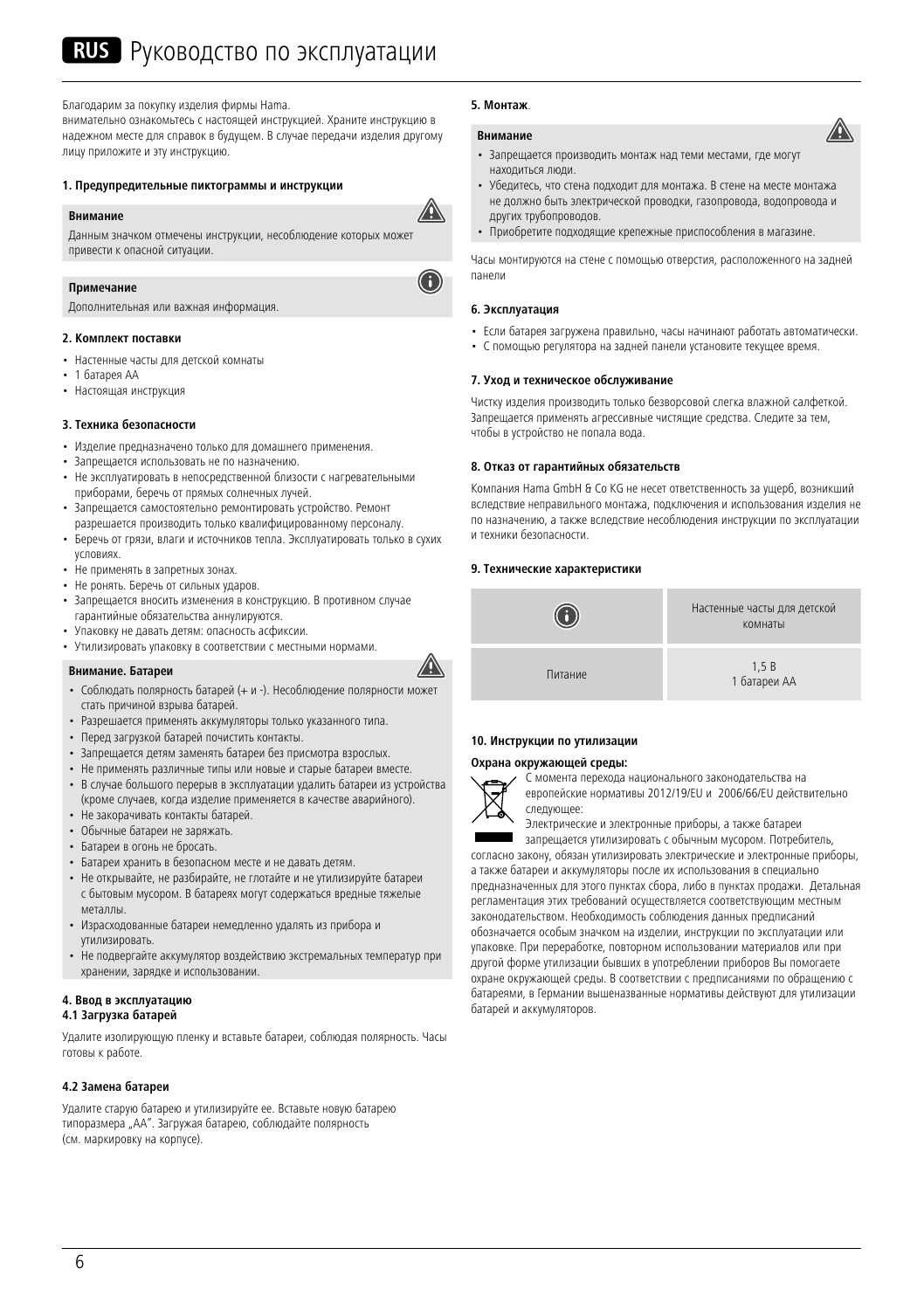Grazie per avere acquistato un prodotto Hama!

Prima della messa in esercizio, leggete attentamente le seguenti istruzioni e avvertenze, quindi conservatele in un luogo sicuro per una eventuale consultazione. In caso di cessione dell'apparecchio, consegnate anche le presenti istruzioni al nuovo proprietario.

#### **1. Spiegazione dei simboli di avvertimento e delle indicazioni**

#### **Attenzione**



A

Viene utilizzato per contrassegnare le indicazioni di sicurezza oppure per rivolgere l'attenzione verso particolari rischi e pericoli.

## **Avvertenza**

Viene utilizzato per contrassegnare informazioni supplementari o indicazioni importanti.

### **2. Contenuto della confezione**

- Orologio da muro per bambini
- 1 batteria stilo AA
- Queste istruzioni per l'uso

#### **3. Indicazioni di sicurezza:**

- Il prodotto è concepito per l'uso domestico privato, non commerciale.
- Utilizzare il prodotto esclusivamente per lo scopo previsto.
- Evitare di mettere in esercizio il prodotto in prossimità di riscaldamento, altre fonti di calore o la luce diretta del sole.
- Non tentare di aggiustare o riparare l'apparecchio da soli. Fare eseguire qualsiasi lavoro di riparazione al personale specializzato competente.
- Proteggere il prodotto da sporcizia, umidità e surriscaldamento e utilizzarlo solo in ambienti asciutti.
- Non utilizzare il prodotto in zone in cui non sono ammesse le apparecchiature elettroniche.
- Non fare cadere il prodotto e non sottoporlo a forti scossoni!
- Non apportare modifiche all'apparecchio per evitare di perdere i diritti di garanzia.
- Tenere l'imballo fuori dalla portata dei bambini, pericolo di soffocamento!
- Smaltire immediatamente il materiale d'imballaggio attenendosi alle prescrizioni locali vigenti.

#### **Attenzione – Batterie**

- Attenersi sempre alla corretta polarità (scritte +e-) delle batterie e inserirle di conseguenza. La mancata osservanza comporta la perdita di potenza o il rischio di esplosione delle batterie.
- Utilizzare unicamente accumulatori (o batterie) conformi al tipo indicato.
- Prima di inserire le batterie, pulire i contatti e i controcontatti.
- I bambini possono sostituire le batterie solo sotto la sorveglianza degli adulti.
- Non utilizzare batterie di tipi o costruttori diversi, né mischiare batterie vecchie e nuove.
- Togliere sempre le batterie dai prodotti che non vengono utilizzati per un lungo periodo (a meno che non vengano tenuti a portata di mano per un'emergenza).
- Osservare sempre la corretta polarità (dicitura+e-) delle batterie e inserirle di conseguenza. La mancata osservanza comporta la perdita di potenza o il rischio di esplosione delle batterie.
- Non caricare le batterie.
- Non gettare le batterie nel fuoco.
- Conservare le batterie al di fuori della portata dei bambini.
- Non aprire, danneggiare, ingerire o disperdere mai nell'ambiente le batterie. Possono contenere metalli pesanti dannosi e tossici.
- Rimuovere e smaltire immediatamente le batterie scariche.
- Evitare di conservare, caricare e utilizzare la batteria a temperature estreme

#### **4. Messa in esercizio**

## **4.1 Inserimento della batteria**

Rimuovere la pellicola di sicurezza e inserire la batteria con la polarità corretta. L'orologio è pronto per l'utilizzo.

### **4.2 Sostituzione della batteria**

Rimuovere ed eventualmente smaltire la batteria scarica. Inserire una nuova batteria AA/stilo. Prestare attenzione alla corretta polarità conformemente al disegno nel

vano batterie.

#### **5. Montaggio**

#### **Attenzione – indicazione di montaggio**

- Non montare mai il prodotto in punti dove potrebbero sostare delle persone.
- Prima di procedere al montaggio, verificare che la parete sia idonea per il peso da montare e accertarsi che nel punto della parete dove si desidera montare il supporto non vi siano cavi elettrici, né tubazioni di acqua, gas o altro.
- Reperire il materiale di installazione idoneo in un negozio specializzato!

L'orologio da muro può essere fissato alla parete mediante il foro presente sul retro.

#### **6. Funzionamento**

- Dopo avere inserito correttamente la/le batteria/e, l'orologio inizia a funzionare automaticamente.
- Impostare l'ora attuale mediante la rotella di regolazione sul retro.

#### **7. Cura e manutenzione**

Pulire il prodotto unicamente con un panno che non lascia pelucchi e appena inumidito e non utilizzare detergenti aggressivi. Fare attenzione a non fare penetrare acqua nel prodotto.

#### **8. Esclusione di garanzia**

Hama GmbH & Co KG non si assume alcuna responsabilità per i danni derivati dal montaggio o l'utilizzo scorretto del prodotto, nonché dalla mancata osservanza delle istruzioni per l'uso e/o delle indicazioni di sicurezza.

## **9. Dati tecnici**



## **10. Indicazioni di smaltimento**

#### **Informazioni per protezione ambientale:**



A

Dopo l'implementazione della Direttiva Europea 2012/19/EU e 2006/66/ EU nel sistema legale nazionale, ci sono le seguenti applicazioni: Le apparecchiature elettriche ed elettroniche e le batterie non devono essere smaltite con i rifiuti domestici. I consumatori sono obbligati dalla legge a restituire I dispositivi elettrici ed elettronici e le batterie alla

fine della loro vita utile ai punti di raccolta pubblici preposti per questo scopo o nei punti vendita. Dettagli di quanto riportato sono definiti dalle leggi nazionali di ogni stato. Questo simbolo sul prodotto, sul manuale d'istruzioni o sull'imballo indicano che questo prodotto è soggetto a queste regole. Riciclando, ri-utilizzando i materiali o utilizzando sotto altra forma i vecchi prodotti/le batterie, darete un importante contributo alla protezione dell'ambiente.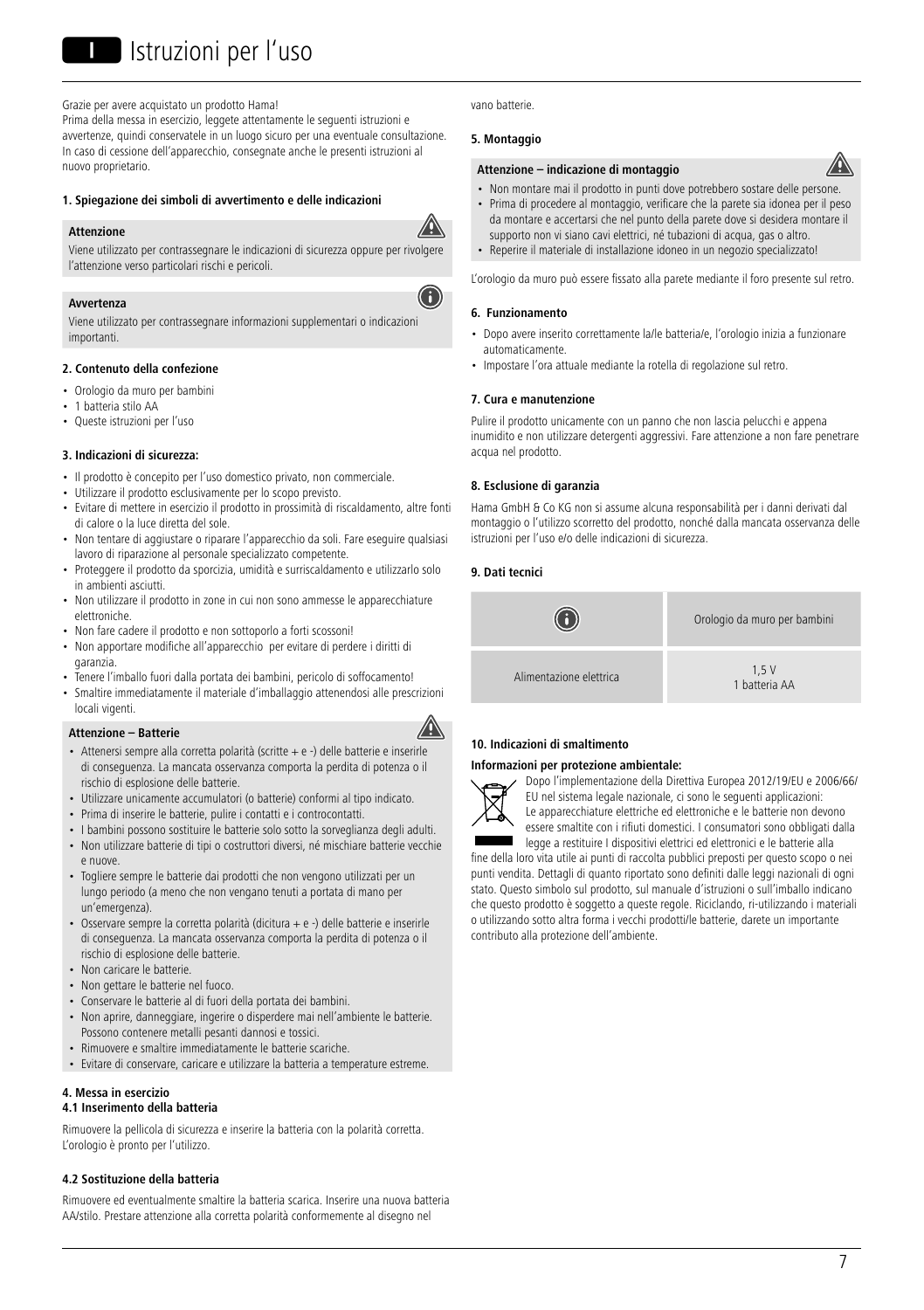## NL Gebruiksaanwijzing

Hartelijk dank dat u voor een product van Hama heeft gekozen. Neem de tijd om de volgende aanwijzingen en instructies volledig door te lezen. Berg deze gebruiksaanwijzing vervolgens op een goede plek op zodat u hem als

naslagwerk kunt gebruiken. Op zodat u hem als naslagwerk kunt gebruiken. Mocht u het toestel verkopen, geeft u dan ook deze gebruiksaanwijzing aan de nieuwe eigenaar.

## **1. Verklaring van waarschuwingssymbolen en instructies**

## **Waarschuwing**

Wordt gebruikt voor veiligheidsinstructies of om de aandacht te trekken op bijzondere gevaren en risico's.

## **Aanwijzing**

Wordt gebruikt voor extra informatie of belangrijke informatie.

## **2. Inhoud van de verpakking**

- Kinder-wandklok
- 1 AA-batterij
- Deze bedieningsinstructies

## **3. Veiligheidsinstructies**

- Het product is bedoeld voor niet-commercieel privegebruik in huiselijke kring.
- Gebruik het product uitsluitend voor het doel waarvoor het gemaakt is.
- Gebruik het product niet in de onmiddellijke nabijheid van een verwarming of andere warmtebronnen en stel het niet bloot aan directe zonnestralen.
- Probeer niet het product zelf te onderhouden of te repareren. Laat onderhoudsen reparatiewerkzaamheden door vakpersoneel uitvoeren.
- Bescherm het product tegen vuil, vocht en oververhitting en gebruik het alleen in droge omgevingen.
- Gebruik het product niet binnen omgevingen, waarin elektronische apparatuur niet is toegestaan.
- Laat het product niet vallen en stel het niet bloot aan zware schokken of stoten.
- Verander niets aan het toestel. Daardoor vervalt elke aanspraak op garantie.
- Het verpakkingsmateriaal mag absoluut niet in handen van kinderen komen; verstikkingsgevaar.
- Het verpakkingsmateriaal direct en overeenkomstig de lokaal geldende afvoervoorschriften afvoeren.

## **Waarschuwing – batterijen**



- Let absoluut op de correcte polariteit (opschrift + en -) van de batterijen en plaats deze dienovereenkomstig in het batterijvakje. Indien de batterijen verkeerd worden geplaatst kunnen deze gaan lekken of zelfs exploderen.
- Gebruik uitsluitend accu's (of batterijen), welke met het vermelde type overeenstemmen.
- Reinig vóór het plaatsen van de batterijen de batterijcontacten en de contacten in het product.
- Laat kinderen nooit zonder toezicht batterijen vervangen.
- Gebruik geen oude en nieuwe batterijen tegelijkertijd alsmede geen batterijen van een verschillende soort of fabrikaat.
- Verwijder batterijen uit producten welke gedurende langere tijd niet worden gebruikt. (behoudens indien deze voor een noodgeval stand-by moeten blijven)
- De batterijen niet kortsluiten.
- De batterij niet opladen.
- De batterijen niet in vuur werpen.
- Batterijen buiten het bereik van kinderen opbergen.
- Batterijen nooit openen, beschadigen, inslikken of in het milieu terecht laten komen. Zij kunnen giftige en zware metalen bevatten die schadelijk zijn voor het milieu.
- Lege batterijen direct uit het product verwijderen en afvoeren.
- Opbergen, opladen en gebruik bij extreme temperaturen voorkomen.

## **4. Inbedrijfstellen**

## **4.1. Batterij plaatsen**

Verwijder de veiligheidsfolie en plaats de batterij met de polen (+) en (-) in de juiste richting. De klok is nu gereed voor gebruik.

## **4.2. Batterij vervangen**

Haal eventueel een lege batterij uit het product en doe deze op de juiste manier bij het afval. Plaats een nieuwe batterij (Batterijtype AA Mignon). Let daarbij op de juiste polariteit (+) en (-) zoals in het batterijvakje is aangegeven.

## **5. Montage**

⚠

G

## **Waarschuwing – Montage-instructie**



- Monteer het product niet op plaatsen waaronder zich personen kunnen begeven.
- Controleer vóór de montage of de wand waaraan het product wordt bevestigd, het aan te brengen gewicht kan dragen en vergewis u ervan dat er zich bij de montageplaats in de wand geen elektrische bedrading, water-, gas- of andere leidingen bevinden.
- Schaf geschikt montagemateriaal bij de specialist aan!

U kunt de wandklok met behulp van de uitsparing op de achterzijde aan een wand monteren.

## **6. Gebruik**

- Nadat de batterij correct is geplaatst, zal de klok automatisch gaan werken.
- Stel met behulp van het instelwieltje op de achterzijde van de klok de momentele tijd in.

## **7. Onderhoud en verzorging**

Reinig dit product uitsluitend met een pluisvrije, licht vochtige doek en maak geen gebruik van agressieve reinigingsmiddelen.

Let erop dat er geen water in het product binnendringt.

## **8. Uitsluiting van garantie en aansprakelijkheid**

Hama GmbH & Co KG aanvaardt geen enkele aansprakelijkheid of garantieclaims voor schade of gevolgschade, welke door ondeskundige installatie, montage en ondeskundig gebruik van het product ontstaan of het resultaat zijn van het niet in acht nemen van de bedieningsinstructies en/of veiligheidsinstructies.

## **9. Technische specificaties**



## **10. Aanwijzingen over de afvalverwerking**

## **Notitie aangaande de bescherming van het milieu:**



Ten gevolge van de invoering van de Europese Richtlijn 2012/19/EU en 2006/66/EU in het nationaal juridisch systeem, is het volgende van toepassing:



Elektrische en elektronische apparatuur, zoals batterijen, mag niet met het huisvuil weggegooid worden. Consumenten zijn wettelijk verplicht

en elektronische apparaten, zoals batterijen, op het einde van gebruik in te dienen bij openbare verzamelplaatsen speciaal opgezet voor dit doeleinde of bij een verkooppunt. Verdere specificaties aangaande dit onderwerp zijn omschreven door de nationale wet van het betreffende land. Dit symbool op het product, de gebruiksaanwijzing of de verpakking duidt erop dat het product onderworpen is aan deze richtlijnen. Door te recyclen, hergebruiken van materialen of andere vormen van hergebruiken van oude toestellen/batterijen, levert u een grote bijdrage aan de bescherming van het milieu.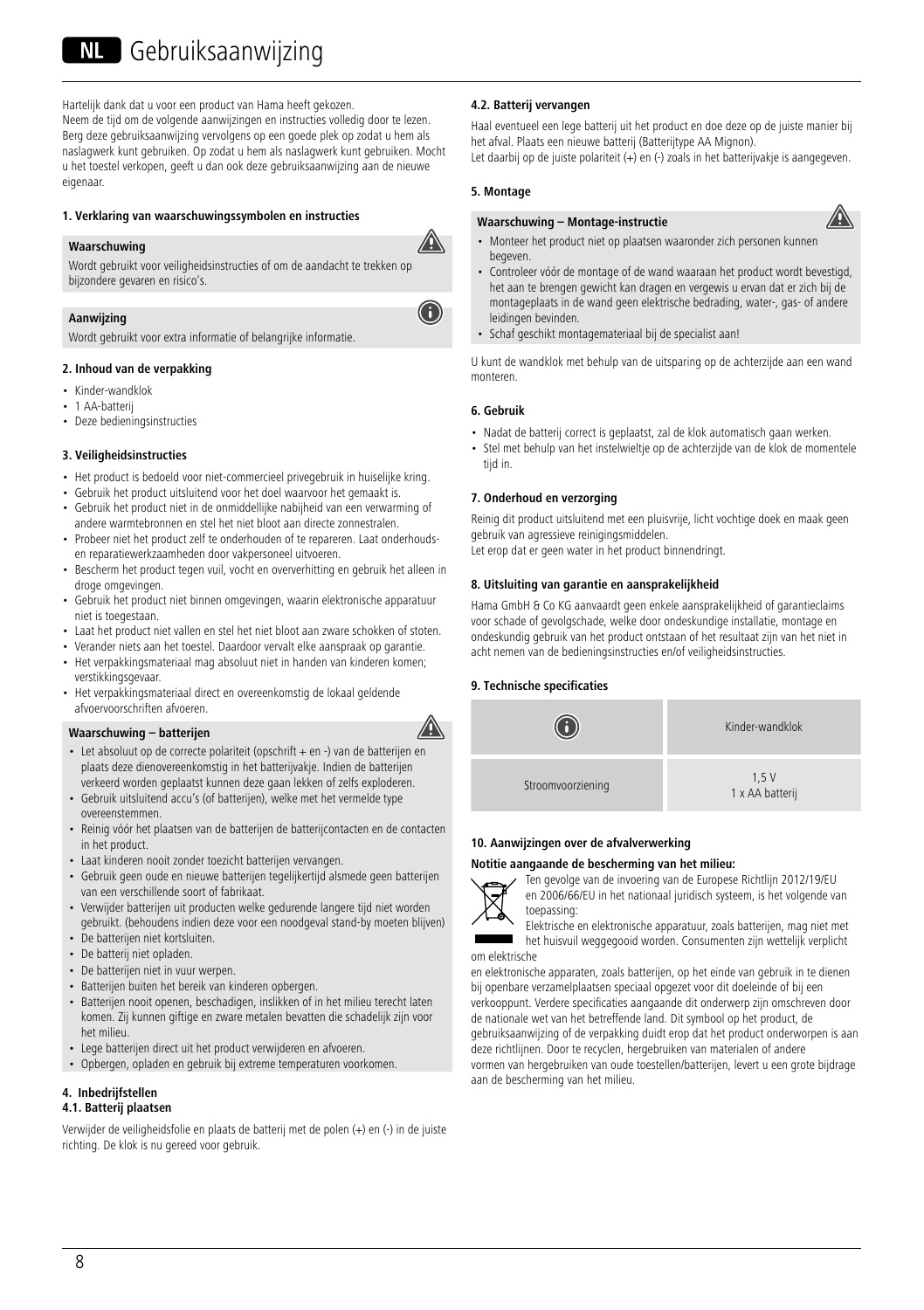## **GR** Οδηνίες χρήσης

Σας ευχαριστούμε για την αγορά αυτού του προϊόντος. της Hama! Διαβάστε προσεκτικά τις παρακάτω οδηγίες και υποδείξεις. Στη συνέχεια, φυλάξτε αυτό το εγχειρίδιο σε ασφαλές μέρος για μελλοντική χρήση. Σε περίπτωση που πουλήσετε της συσκευή, παραδώστε αυτό το εγχειρίδιο στον επόμενο αγοραστή.

## **1. Επεξήγηση συμβόλων προειδοποίησης και υποδείξεων**

## **Προειδοποίηση**

A Χρησιμοποιείται για τη σήμανση υποδείξεων ασφαλείας ή για να επιστήσει την

O



Χρησιμοποιείται για τη σήμανση επιπλέον πληροφοριών ή σημαντικών υποδείξεων.

## **2. Περιεχόμενα συσκευασίας**

προσοχή σε ιδιαίτερους κινδύνους.

- Παιδικό ρολόι τοίχου
- $\cdot$  1 μπαταρία AA
- Αυτό το εγχειρίδιο χρήσης

## **3. Υποδείξεις ασφαλείας**

- Το προϊόν προορίζεται για σκοπούς οικιακής χρήσης.
- Το προϊόν πρέπει να χρησιμοποιείται αποκλειστικά για το σκοπό που προβλέπεται. • Μην χρησιμοποιείτε το προϊόν κοντά σε καλοριφέρ, άλλες πηγές θερμότητας ή σε
- σημεία όπου δέχεται άμεση ηλιακή ακτινοβολία • Μην επιχειρήσετε να συντηρήσετε ή να επισκευάσετε τη συσκευή εσείς οι ίδιοι. Οι
- εργασίες συντήρησης πρέπει να γίνονται από εξειδικευμένα άτομα. • Πρέπει να προστατεύετε το προϊόν από βρομιά, υγρασία και υπερθέρμανση και να
- το χρησιμοποιείτε μόνο σε στεγνά περιβάλλοντα.
- Μην χρησιμοποιείτε το προϊόν σε περιοχές όπου δεν επιτρέπονται ηλεκτρονικές συσκευές.
- Το προϊόν δεν επιτρέπεται να πέφτει κάτω, ούτε και να δέχεται δυνατά χτυπήματα.
- Μην κάνετε μετατροπές στη συσκευή. Κατ' αυτόν τον τρόπο παύει να ισχύει η εγγύηση.
- Τα παιδιά δεν επιτρέπεται να έρχονται σε επαφή με το υλικό της συσκευασίας, υπάρχει κίνδυνος ασφυξίας.
- Απορρίψτε κατευθείαν το υλικό συσκευασίας σύμφωνα με τους ισχύοντες τοπικούς κανονισμούς απόρριψης.

## **Προειδοποίηση – Μπαταρίες**



- Προσέξτε οπωσδήποτε τη σωστή πολικότητα (επιγραφή + και -) των μπαταριών και τοποθετήστε τις ανάλογα. Η μη τήρηση μπορεί να οδηγήσει σε διαρροή του υγρού ή σε έκρηξη των μπαταριών.
- Χρησιμοποιείτε αποκλειστικά απλές ή επαναφορτιζόμενες μπαταρίες του προβλεπόμενου τύπου.
- Πριν την τοποθέτηση των μπαταριών καθαρίστε τις επαφές των μπαταριών και τις επαφές του προϊόντος.
- Τα παιδιά δεν επιτρέπεται να αλλάζουν μπαταρίες χωρίς επίβλεψη.
- Μην μπερδεύετε παλιές και καινούριες μπαταρίες, καθώς και μπαταρίες διαφορετικού τύπου και κατασκευαστή.
- Αφαιρέστε τις μπαταρίες από προϊόντα που δεν έχουν χρησιμοποιηθεί για μεγάλο χρονικό διάστημα (εκτός αν θέλετε να τα χρησιμοποιήσετε σε περιπτώσεις έκτακτης ανάγκης)
- Μην βραχυκυκλώνετε τις μπαταρίες.
- Μην φορτίζετε τις απλές μπαταρίες.
- Μην πετάτε τις μπαταρίες στην φωτιά.
- Φυλάτε τις μπαταρίες μακριά από παιδιά.
- Οι μπαταρίες δεν πρέπει να ανοίγονται, να καταστρέφονται, να καταπίνονται ή να καταλήγουν στο περιβάλλον. Μπορεί να περιέχουν δηλητηριώδη και βλαβερά για το περιβάλλον βαρέα μέταλλα.
- Αφαιρέστε και απορρίψτε τις χρησιμοποιημένες μπαταρίες αμέσως από το προϊόν.
- Αποφεύγετε την αποθήκευση, τη φόρτιση και τη χρήση σε ακραίες θερμοκρασίες.

## **4. Έναρξη χρήσης**

## **4.1. Τοποθέτηση μπαταρίας**

Αφαιρέστε την προστατευτική μεμβράνη και τοποθετήστε την μπαταρία με σωστή πολικότητα. Το ρολόι είναι έτοιμο για λειτουργία.

## **4.2 Αντικατάσταση της μπαταρίας**

Αφαιρέστε και, αν χρειάζεται, απορρίψτε την άδεια μπαταρία. Τοποθετήστε μια καινούργια μπαταρία (Τύπος μπαταριών AA Mignon). Προσέξτε τη σωστή πολικότητα σύμφωνα με το σχήμα στη θήκη μπαταριών.

## **5. Τοποθέτηση**

## **Προειδοποίηση – Υπόδειξη για την τοποθέτηση**



- Μην τοποθετείτε το προϊόν σε σημεία κάτω από τα οποία μπορεί να βρίσκονται άτομα.
- Πριν από την τοποθέτηση ελέγξτε αν ο προβλεπόμενος τοίχος είναι κατάλληλος για το βάρος που πρόκειται να τοποθετηθεί και βεβαιωθείτε ότι στο σημείο τοποθέτησης στον τοίχο δεν υπάρχουν ηλεκτρικά καλώδια, σωλήνες νερού, αερίου ή άλλου είδους αγωγοί.
- Προμηθευτείτε τα κατάλληλα εξαρτήματα στερέωσης από τα ειδικά καταστήματα!

Μπορείτε να τοποθετήσετε το ρολόι σε τοίχο χρησιμοποιώντας την εγκοπή στην πίσω πλευρά.

## **6. Λειτουργία**

- Μετά τη σωστή τοποθέτηση της μπαταρίας/των μπαταριών το ρολόι θα ξεκινήσει να λειτουργεί αυτόματα.
- Ρυθμίστε την τρέχουσα ώρα χρησιμοποιώντας τον τροχό ρύθμισης στην πίσω πλευρά του ρολογιού.

## **7. Συντήρηση και φροντίδα**

Καθαρίζετε αυτό το προϊόν μόνο με ένα ελαφρώς βρεγμένο πανί χωρίς χνούδια και μην χρησιμοποιείτε επιθετικά καθαριστικά. Στο προϊόν δεν πρέπει να μπει νερό.

## **8. Απώλεια εγγύησης**

Η εταιρεία Hama GmbH & Co KG δεν αναλαμβάνει καμία ευθύνη ή εγγύηση για ζημιές, οι οποίες προκύπτουν από λανθασμένη εγκατάσταση και συναρμολόγηση ή λανθασμένη χρήση του προϊόντος ή μη τήρηση των οδηγιών λειτουργίας και/ή των υποδείξεων ασφαλείας.

## **9. Τεχνικά χαρακτηριστικά**

|                      | Παιδικό ρολόι τοίχου     |
|----------------------|--------------------------|
| Ηλεκτρική τροφοδοσία | Μπαταρία 1,5 V<br>1 x AA |

## **10. Υποδείξεις απόρριψης**

#### **Υπόδειξη σχετικά με την προστασία περιβάλλοντος:**

Από τη στιγμή που η Ευρωπαϊκή Οδηγία 2012/19/EU και 2006/66/EE ενσωματώνεται στο εθνικό δίκαιο ισχύουν τα εξής:



Οι ηλεκτρικές και οι ηλεκτρονικές συσκευές καθώς και οι μπαταρίες δεν επιτρέπεται να πετιούνται στα οικιακά απορρίμματα. Οι καταναλωτές υποχρεούνται από τον νόμο να επιστρέφουν τις ηλεκτρικές και ηλεκτρονικές συσκευές καθώς και τις μπαταρίες στο τέλος της ζωής τους στα δημόσια σημεία περισυλλογής που έχουν δημιουργηθεί γι' αυτό το

σκοπό ή στα σημεία πώλησης. Οι λεπτομέρειες ρυθμίζονται στη σχετική νομοθεσία. Το σύμβολο πάνω στο προϊόν, στο εγχειρίδιο χρήσης ή στη συσκευασία παραπέμπει σε αυτές τις διατάξεις. Με την ανακύκλωση, επαναχρησιμοποίηση των υλικών ή με άλλες μορφές χρησιμοποίησης παλιών συσκευών / Μπαταριών συνεισφέρετε σημαντικά στην προστασία του περιβάλλοντος. Στη Γερμανία ισχύουν αντίστοιχα οι παραπάνω κανόνες απόρριψης σύμφωνα με τον κανονισμό για μπαταρίες και συσσωρευτές.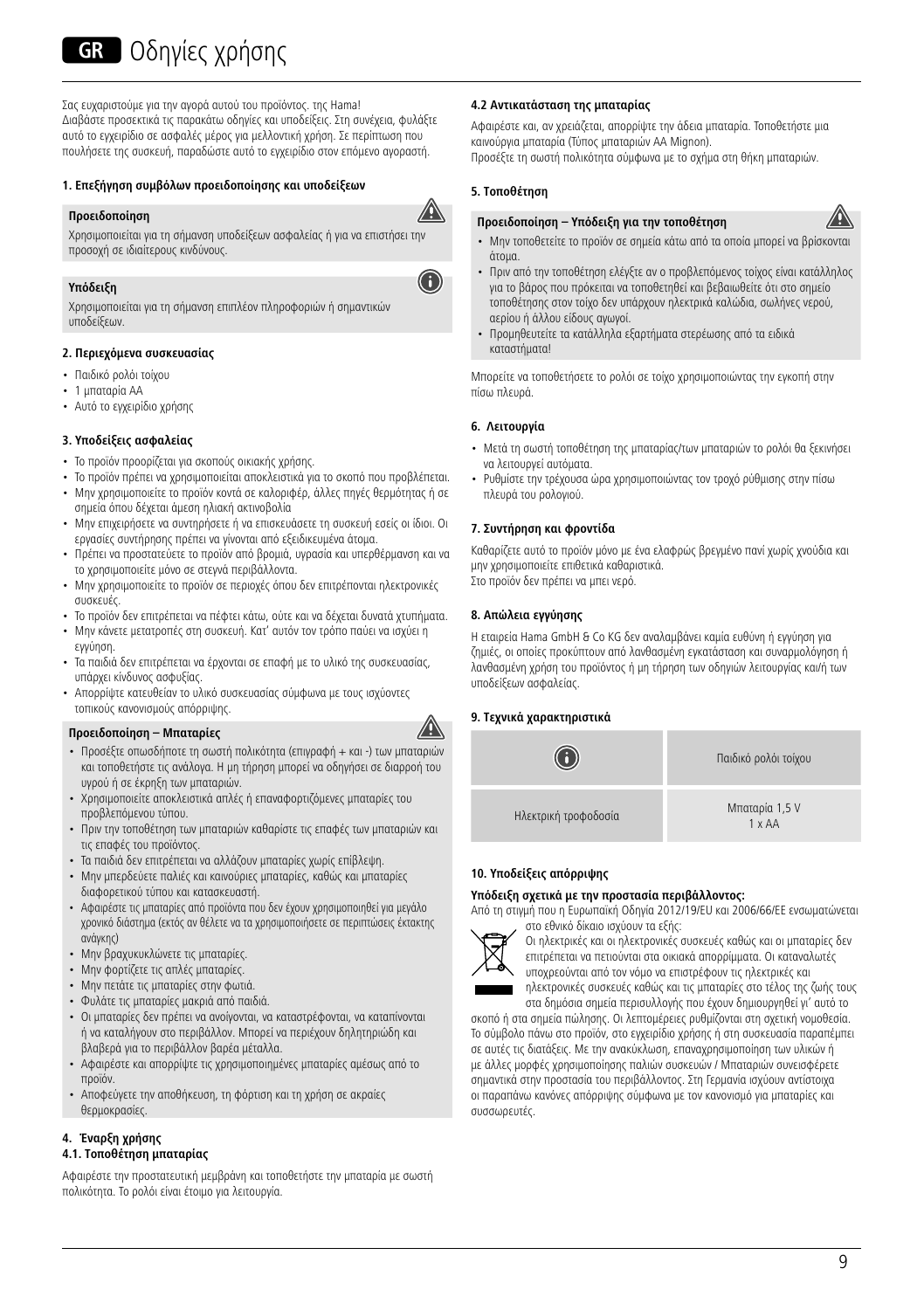## PI Instrukcja obsługi

Dziękujemy za zakup naszego produktu!

Przed pierwszym użyciem należy dokładnie przeczytać instrukcję obsługi. Instrukcję należy przechować, gdyż może być jeszcze potrzebna.

### **1. Objaśnienie symboli ostrzegawczych i wskazówek**

#### **Ostrzeżenie**

Używane w celu zwrócenia uwagi na szczególne niebezpieczeństwo lub ryzyko.

#### **Wskazówki**

Wordt gebruikt voor extra informatie of belangrijke informatie.

## **2. Zawartość opakowania**

- dziecięcy zegar ścienny
- 1 bateria AA
- niniejsza instrukcja obsługi

## **3. Wskazówki bezpieczeństwa**

- Produkt jest przeznaczony do prywatnego, niekomercyjnego użytku domowego.
- Stosować produkt wyłącznie zgodnie z przewidzianym przeznaczeniem. • Nie używać produktu w bezpośredniej bliskości ogrzewania, innych źródeł ciepła
- ani nie wystawiać go na bezpośrednie promieniowanie słoneczne. • Nie próbować naprawiać samodzielnie urządzenia. Prace serwisowe zlecać wykwalifikowanemu personelowi fachowemu.
- Chronić produkt przed zanieczyszczeniem, wilgocią i przegrzaniem oraz stosować go tylko w suchym otoczeniu.
- Nie używać produktu w miejscach, gdzie nie jest dozwolone stosowanie urządzeń elektronicznych.
- Chronić produkt przed upadkiem i silnymi wstrząsami.
- Nie modyfikować urządzenia. Prowadzi to do utraty wszelkich roszczeń z tytułu gwarancji.
- Materiały opakowaniowe trzymać koniecznie z dala od dzieci, istnieje niebezpieczeństwo uduszenia.
- Materiały opakowaniowe należy natychmiast poddać utylizacji zgodnie z obowiązującymi przepisami miejscowymi.

#### **Ostrzeżenie – baterie**

- Wkładając baterie, zwrócić koniecznie uwagę na właściwe podłączenie biegunów (znak +i-). Nieprzestrzeganie grozi wyciekiem lub wybuchem baterii.
- Używać wyłącznie akumulatorów (lub baterii) odpowiadających podanemu typowi.
- Przed włożeniem baterii wyczyścić styki baterii i przeciwległe styki.
- Nie pozwalać dzieciom na wymianę baterii bez nadzoru.
- Nie mieszać starych i nowych baterii ani baterii różnych typów lub producentów.
- Jeżeli produkt nie jest używany przez dłuższy czas, należy wyjąć z niego baterie. (chyba że służą one do zasilania awaryjnego)
- Nie zwierać baterii.
- Nie ładować baterii.
- Nie wrzucać baterii do ognia.
- Przechowywać baterie poza zasięgiem dzieci.
- Nie otwierać, nie uszkadzać ani nie połykać baterii, a także chronić je przed kontaktem ze środowiskiem. Mogą one zawierać toksyczne i szkodliwe dla środowiska metale ciężkie.
- Natychmiast usunąć z produktu zużyte baterie i poddać je utylizacji.
- Unikać przechowywania, ładowania i stosowania w skrajnych temperaturach.

## **4. Uruchamianie**

## **4.1 Wkładanie baterii**

Ściągnąć folię ochronną i włożyć baterię zgodnie z oznaczeniem biegunów. Zegar jest gotowy do pracy.

## **4.2 Wymiana baterii**

Ewentualnie wyjąć i usunąć zużytą baterię. Włożyć nową baterię (AA / Mignon). Zwrócić uwagę na właściwe podłączenie biegunów zgodnie z rysunkiem w schowku na baterię.

## **5. Montaż**

#### **Ostrzeżenie – wskazówka montażowa**

- Nigdy nie montować produktu w miejscach, pod którymi mogą przebywać ludzie.
- Przed montażem sprawdzić, czy przewidziana ściana jest odporna na przyjęcie ciężaru mocowanego produktu, i upewnić się, że w miejscu montażu na ścianie nie są zainstalowane przewody elektryczne, wodne, gazowe bądź inne przewody.
- Nabyć odpowiednie materiały mocujące w specjalistycznym sklepie!

Zegar ścienny można zamontować na ścianie za pomocą otworu z tyłu zegara.

## **6. Obsługa**

- Po prawidłowym włożeniu baterii zegar zaczyna automatycznie pracować.
- Pokrętłem z tyłu zegara ustawić aktualny czas.

### **7. Czyszczenie**

Czyścić produkt tylko przy użyciu niestrzępiącej się, lekko zwilżonej szmatki i nie stosować agresywnych detergentów. Uważać, aby do wnętrza produktu nie wniknęła woda.

#### **8. Wyłączenie odpowiedzialności**

Hama GmbH & Co KG nie udziela gwarancji ani nie odpowiada za szkody wskutek niewłaściwej instalacji, montażu oraz nieprawidłowego stosowania produktu lub nieprzestrzegania instrukcji obsługi i/lub wskazówek bezpieczeństwa.

#### **9. Dane techniczne**



## **10. Informacje dotycząca recyklingu**

#### **Wskazówki dotyczące ochrony środowiska:**



A

Od czasu wprowadzenia europejskiej dyrektywy 2012/19/EU i 2006/66/ EU do prawa narodowego obowiązują następujące ustalenia: Urządzeń elektrycznych, elektronicznych oraz baterii jednorazowych nie

należy wyrzucać razem z codziennymi odpadami domowymi! Użytkownik zobowiązany prawnie do odniesienia zepsutych, zniszczonych lub

niepotrzebnych urządzeń elektrycznych i elektronicznych do punktu zbiórki lub do sprzedawcy. Szczegółowe kwestie regulują przepisy prawne danego kraju. Informuje o tym symbol przekreślonego kosza umieszczony na opakowaniu. Segregując odpady pomagasz chronić środowisko!





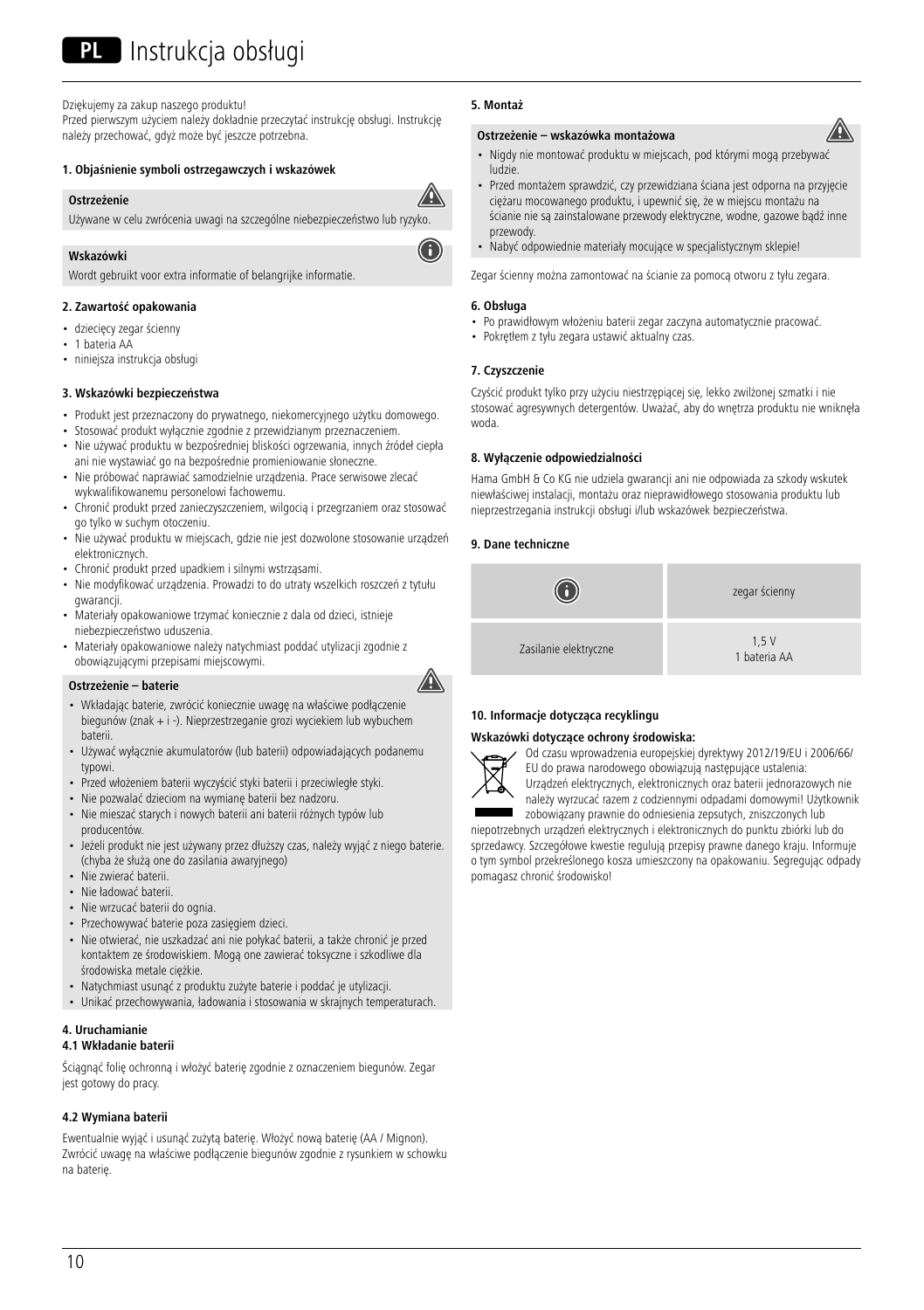Köszönjük, hogy ezt a Hama terméket választotta! Kérjük, hogy felszerelés előtt szánjon rá időt és olvassa el végig az alábbi útmutatót. A későbbiekben tartsa biztonságos helyen ezt a füzetet, hogy ha szükség van rá, bármikor megtalálja. Ha eladja ezt a terméket, vele együtt adja tovább ezt az útmutatót is az új tulajdonosnak.

## **1. Figyelmeztető szimbólumok és előírások ismertetése**

#### **Figyelmeztetés**



G

Figyelmeztető jeleket használunk a biztonsági tényezők bemutatására, ill. felhívjuk a figyelmet a különleges veszélyekre és kockázatokra.

## **Hivatkozás**

Az itt látható figyelmeztető jeleket használjuk fel, ha kiegészítő információkat közlünk vagy fontos tudnivalókra hívjuk fel a figyelmet.

## **2. A csomag tartalma**

- Falióra gyermekeknek
- 1 AA elem
- a jelen kezelési útmutató

## **3. Biztonsági előírások**

- A termék a magánháztartási, nem üzleti célú alkalmazásra készül.
- A terméket kizárólag az előírt célra használja.
- A terméket ne használja a fűtés és egyéb hőforrások közelében, vagy közvetlen napsütésnek kitéve.
- Ne kísérelje meg a készülék saját karbantartását vagy javítását. Bármely karbantartási munkát bízzon illetékes szakemberre.
- Óvja meg a terméket szennyeződéstől, nedvességtől és túlmelegedéstől, és kizárólag zárt környezetben használja.
- Ne használja a terméket olyan helyen, ahol elektronikus készülékek nincsenek megengedve.
- Ne ejtse le a terméket és ne tegye ki heves rázkódásnak.
- Ne végezzen módosítást a készüléken. Ebben az esetben minden garanciaigény megszűnik.
- Feltétlenül tartsa távol a gyermekeket a csomagolóanyagtól, mert fulladásveszély áll fenn.
- Azonnal ártalmatlanítsa a csomagolóanyagot a helyileg érvényes ártalmatlanítási előírások szerint.

## **Figyelmeztetés – Elemek**

- Feltétlenül ügyeljen az elemek megfelelő polaritására (+ és-felirat), és ennek megfelelően tegye be őket. Ennek figyelmen kívül hagyása esetén az elem kifolyásának vagy felrobbanásának veszélye áll fenn.
- Kizárólag a megadott típusnak megfelelő akkumulátort (vagy elemet) használjon.
- Az elem behelyezése előtt tisztítsa meg az elemérintkezőket és az ellenérintkezőket.
- Ne engedje meg a gyermekeknek az elemcserét felügyelet nélkül.
- Ne keverje össze a régi és az új elemeket, valamint a különböző típusú vagy más gyártótól származó elemeket.
- Távolítsa el az elemeket azon termékekből, amelyeket hosszabb ideig nem használ. (kivéve ha azokat vészhelyzetre tartalékolja)
- Ne zárja rövidre az elemeket.
- Ne töltse fel az elemeket.
- Ne dobja tűzbe az elemeket.
- Az elemeket gyermekek számára elzárt helyen tárolja.
- Az akkumulátorokat és elemeket soha ne nyissa fel, károsítsa, nyelje le vagy juttassa a környezetbe. Mérgező és környezetre káros nehézfémeket tartalmazhatnak.
- Haladéktalanul távolítsa el a lemerült elemeket a termékből, majd ártalmatlanítsa őket.
- Kerülje a tárolást, a töltést és a használatot extrém hőmérsékleteken.

## **4. Üzembe helyezés**

## **4.1. Elem behelyezése**

Távolítsa el a védőfóliát és helyezze be az elemet a megfelelő polaritással. Az óra üzemkész.

## **4.2 Elemcsere**

Az elhasználódott elemet vegye ki és ártalmatlanítsa. Tegyen be egy új elemet (Elem típusa: AA Mignon).

Ügyeljen a megfelelő polaritásra az elemfiókban található rajz szerint.

## **5. Szerelés**

## **Figyelmeztetés – Szerelési utasítás**



- Sohasem szerelje fel a terméket olyan helyen, amely alatt személyek tartózkodhatnak.
- Szerelés előtt ellenőrizze, hogy a kiszemelt fal alkalmas-e a rászerelendő súly megtartására, és bizonyosodjon meg arról, hogy a szerelés helyén nem találhatóak a falban villamossági, víz-, gáz- vagy másféle vezetékek.
- Szerezzen be alkalmas rögzítőanyagot a szaküzletben!

A faliórát a hátoldali nyílás segítségével falra szerelheti.

### **6. Használat**

- Az elem/ek megfelelő behelyezése után az óra automatikusan működésbe lép.
- A pontos idő beállításához használja a hátoldalon lévő állítókereket.

### **7. Karbantartás és ápolás**

Ezt a terméket csak szöszmentes, kissé benedvesített kendővel tisztítsa, és ne használjon agresszív tisztítószert. Ügyeljen arra, hogy ne jusson be víz a termékbe.

## **8. Szavatosság kizárása**

A Hama GmbH & Co KG semmilyen felelősséget vagy szavatosságot nem vállal a termék szakszerűtlen telepítéséből, szereléséből és szakszerűtlen használatából, vagy a kezelési útmutató és/vagy a biztonsági előírások be nem tartásából eredő károkért.

#### **9. Műszaki adatok**



## **10. Ártalmatlanítási előírások**

#### **Környezetvédelmi tudnivalók:**



A

Az európai irányelvek 2012/19/EU és 2006/66/EU ajánlása szerint, a megjelölt időponttól kezdve, minden EU-s tagállamban érvényesek a következők:

Az elektromos és elektronikai készülékeket és az elemeket nem szabad a háztartási szemétbe dobni! A leselejtezett elektromos és elektronikus

készülékeket és elemeket, akkumulátorokat nem szabad a háztartási szemétbe dobni. Az elhasznált és működésképtelen elektromos és elektronikus készülékek gyűjtésére törvényi előírás kötelez mindenkit, ezért azokat el kell szállítani egy kijelölt gyűjtő helyre vagy visszavinni a vásárlás helyére. A termék csomagolásán feltüntetett szimbólum egyértelmű jelzést ad erre vonatkozóan a felhasználónak. A régi készülékek begyűjtése, visszaváltása vagy bármilyen formában történő újra hasznosítása közös hozzájárulás környezetünk védelméhez.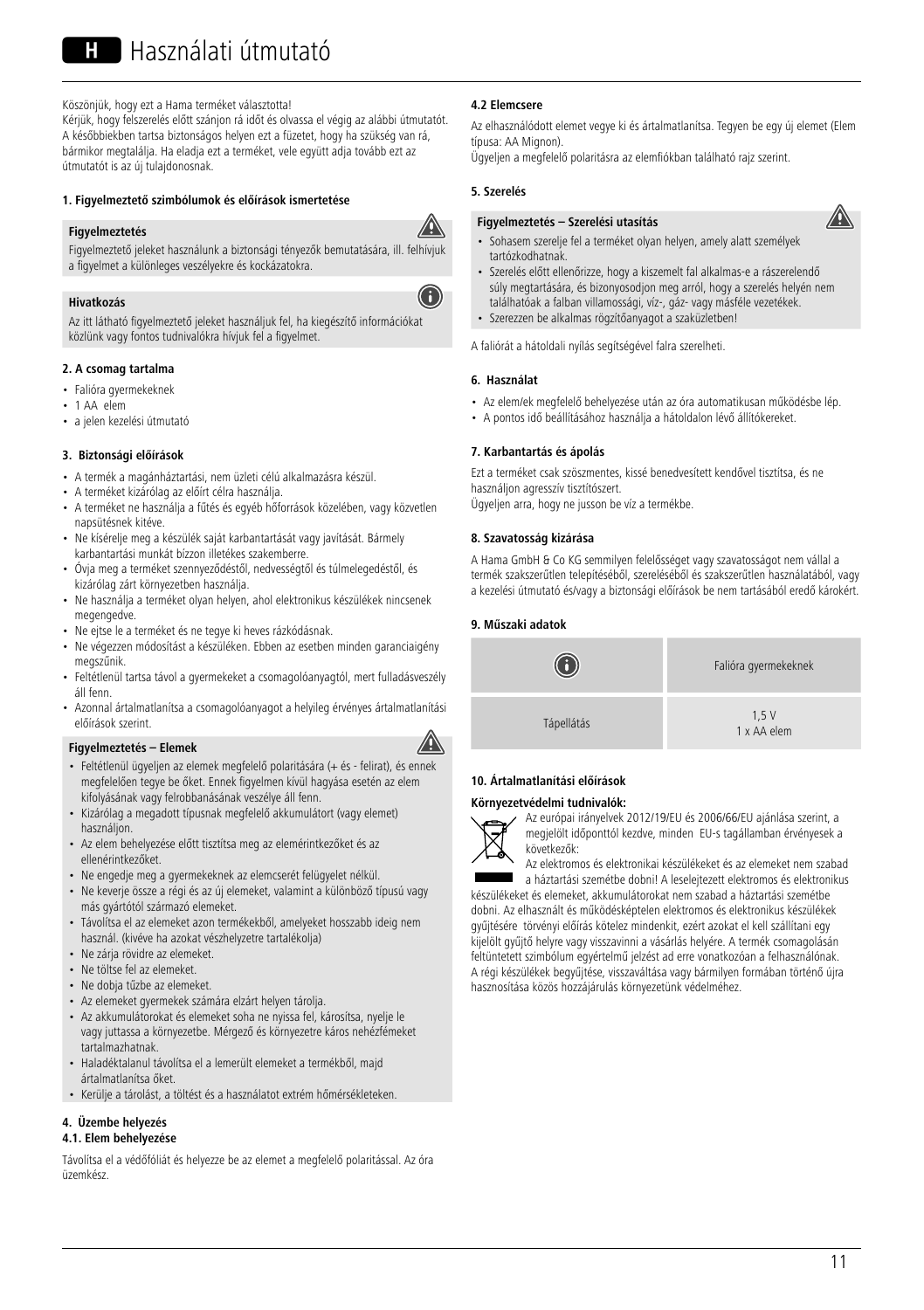## **CZ** Návod k použití

Děkujeme, že jste si vybrali výrobek Hama.

Přečtěte si, prosím, všechny následující pokyny a informace. Uchovejte tento text pro případné budoucí použití. Pokud výrobek prodáte, předejte tento text novému majiteli.

## **1. Vysvětlení výstražných symbolů a pokynů**

## **Upozornění**



6

A

Tento symbol označuje bezpečnostní upozornění, které poukazuje na určitá rizika a nebezpečí.

## **Poznámka**

Tento symbol označuje dodatečné informace nebo důležité poznámky.

## **2. Obsah balení**

- Dětské nástěnné hodiny
- 1 baterie AA/Mignon
- Tento návod k obsluze

## **3. Bezpečnostní pokyny**

- Výrobek je určen k nekomerčnímu použití v domácnosti.
- Výrobek používejte výhradně ke stanovenému účelu.
- Výrobek nepoužívejte v blízkosti zdrojů tepla, ani nevystavujte působení přímého slunečního záření.
- Do výrobku nezasahujte a neopravujte ho. Veškeré úkony údržby přenechejte příslušnému odbornému personálu.
- Chraňte výrobek před znečištěním, vlhkostí a přehřátím a používejte ho pouze v suchých prostorách.
- Výrobek nepoužívejte na místech, kde platí zákaz používání elektronických přístrojů.
- Zabraňte pádu výrobku a výrobek nevystavujte velkým otřesům.
- Na výrobku neprovádějte žádné změny.Tím zanikají veškeré závazky ze záruky.
- Obalový materiál nepatří do rukou dětí, hrozí nebezpečí udušení.
- Obalový materiál likvidujte ihned podle platných místních předpisů o likvidaci.

## **Upozornění – Baterie**

- Při vkládání baterií vždy dbejte na správnou polaritu (+ a -). Při nesprávné polaritě hrozí nebezpečí vytečení baterií nebo exploze.
- Používejte výhradně akumulátory (nebo baterie) odpovídající udanému typu.
- Před vložením baterií vyčistěte všechny kontakty.
- Výměnu baterií dětmi vykonávejte pouze pod dohledem dospělé osoby.
- Pro napájení tohoto výrobku nekombinujte staré a nové baterie, ani různé typy a značky baterií
- Vyjměte baterie, pokud se výrobek nebude delší dobu používat. (Výjimku tvoří přístroje určené pro nouzové případy)
- Baterie nepřemosťujte.
- Baterie nenabíjejte.
- Baterie nevhazujte do ohně.
- Baterie uchovávejte mimo dosah dětí.
- Baterie nikdy neotvírejte, nepoškozujte, nepolykejte a nevyhazujte do přírody. Mohou obsahovat jedovaté těžké kovy škodící životnímu prostředí.
- Vybité baterie bez odkladu vyměňte a zlikvidujte dle platných předpisů.
- Vyhněte se skladování, nabíjení a používání při extrémních teplotách.

#### **4. Uvedení do provozu 4.1 Vložení baterie**

Odstraňte bezpečnostní fólii a se správným pólováním vložte baterii. Hodiny jsou připraveny k provozu.

## **4.2 Výměna baterie**

Vyjměte a příp. zlikvidujte vybité baterie. Vložte novou baterii (AA/tužková

## **5. Montáž**

## **Upozornění – pokyny k montáži**

- Výrobek nikdy neinstalujte na místech, pod kterými by se mohly nacházet osoby.
- Před montáží zkontrolujte, zda zeď, na které chcete držák umístit, vykazuje dostatečnou nosnost pro instalovaný přístroj, a ujistěte se, že se na místě montáže ve zdi nenachází elektrické kabely, vodní, plynová nebo jiná vedení.
- Ve specializované prodejně nakupte vhodný upevňovací materiál!

Nástěnné hodiny můžete na stěně instalovat za pomoci otvoru na zadní straně.

## **6. Provoz**

- Po správném vložení baterie/baterií budou hodiny automaticky uvedeny do provozu.
- Pomocí nastavovacího kolečka na zadní straně hodin nastavte aktuální čas.

## **7. Údržba a čištění**

Tento výrobek čistěte pouze mírně navlhčeným hadříkem nepouštějícím vlákna a nepoužívejte agresivní čisticí prostředky. Dbejte na to, aby se do výrobku nedostala voda.

## **8. Vyloučení záruky**

Hama GmbH & Co KG nepřebírá žádnou odpovědnost nebo záruku za škody vzniklé neodbornou instalací, montáží nebo neodborným použitím výrobku nebo nedodržováním návodu k použití a/nebo bezpečnostních pokynů.

## **9. Technické údaje**

## G Dětské nástěnné hodiny Napájení 1,5 <sup>V</sup> 1xbaterie typu AA (alkalická)

## **10. Pokyny k likvidaci**

## **Ochrana životního prostředí:**



Evropská směrnice 2012/19/EU a 2006/66/EU ustanovujete následující: Elektrická a elektronická zařízení stejně jako baterie nepatří do domovního odpadu. Spotřebitel se zavazuje odevzdat všechna zařízení a

baterie po uplynutí jejich životnosti do příslušných sběren. Podrobnosti stanoví zákon příšlušné země. Symbol na ,produktu, návod k obsluze nebo balení na toto poukazuje.

Recyklací a jinými způsoby zužitkování přispíváte k ochraně životního prostředí.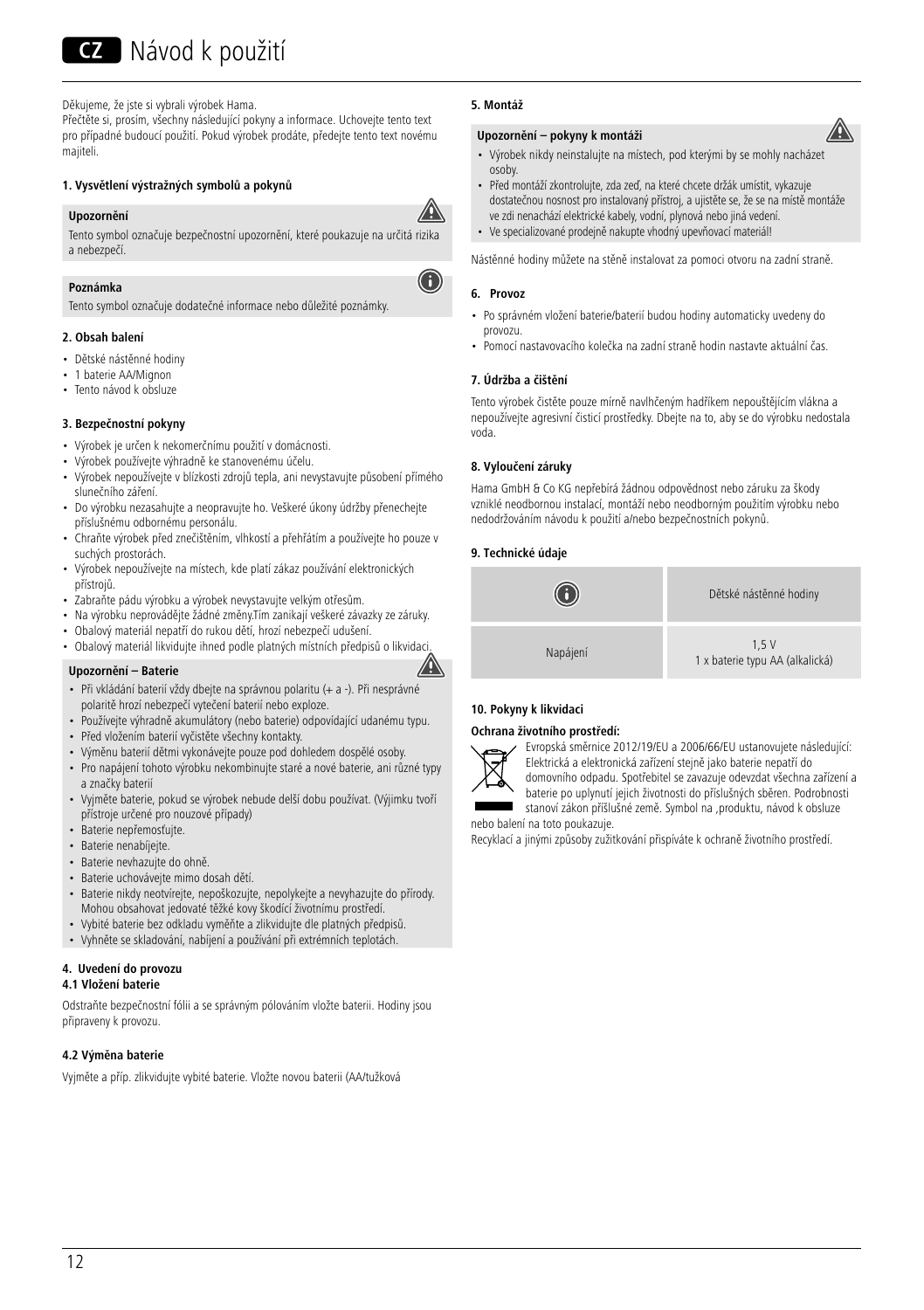## SK Návod na použitie

Ďakujeme, že ste sa rozhodli pre výrobok Hama.

Prečítajte si všetky nasledujúce pokyny a informácie. Uchovajte tento návod na použitie pre prípadné budúce použitie. Pokiaľ výrobok predáte, dajte tento návod novému majiteľovi.

## **1. Vysvetlenie výstražných symbolov a upozornení**

#### **Upozornenie**



⋒

Tento symbol označuje bezpečnostné upozornenie, ktoré poukazuje na určité riziká a nebezpečenstva.

#### **Poznámka**

Tento symbol označuje dodatočné informácie, alebo dôležité poznámky.

### **2. Obsah balenia**

- Detské nástenné hodiny
- 1 batéria typu AA/ceruzková
- Tento návod na používanie

## **3. Bezpečnostné upozornenia**

- Výrobok je určený na nekomerčné použitie v domácnosti.
- Výrobok používajte výhradne na stanovený účel.
- Výrobok nepoužívajte v blízkosti zdrojov tepla, ani nevystavujte pôsobeniu priameho slnečného žiarenia.
- Do výrobku nezasahujte a neopravujte ho. Akékoľvek úkony údržby prenechajte príslušnému odbornému personálu.
- Chráňte výrobok pred znečistením, vlhkosťou a prehriatím a používajte ho len v suchom prostredí.
- Nepoužívajte výrobok v prostredí, v ktorom nie je používanie elektronických prístrojov dovolené.
- Výrobok nenechajte spadnúť a nevystavujte ho silným otrasom.
- Na zariadení/prístroji nerobte žiadne zmeny. Má to za následok stratu akýchkoľvek nárokov na plnenie zo záruky.
- Obalový materiál uchovávajte mimo dosahu detí, hrozí nebezpečenstvo udusenia.
- Likvidujte obalový materiál okmžite podľa platných miestnych predpisov na likvidáciu odpadov.

#### **Upozornenie – Batérie**

- Pri vkladaní batérií vždy dbajte na správnu polaritu (+ a -). Pri nesprávnej polarite hrozí nebezpečenstvo vytečenia batérií alebo explózie.
- Používajte výhradne akumulátory (alebo batérie) zodpovedajúce udanému typu. • Pred vložením batérií vyčistite všetky kontakty.
- Deti smú vymieňať batérie iba pod dohľadom dospelej osoby.
- Na napájanie tohto výrobku nekombinujte staré a nové batérie, ani rôzne typy a značky batérií.
- Ak sa výrobok nebude dlhší čas používať, vyberte z neho batérie. (Výnimkou sú prístroje určené pre núdzové prípady).
- Batérie neskratujte.
- Batérie nenabíjajte.
- Batérie nevhadzujte do ohňa.
- Batérie uchovávajte mimo dosahu detí.
- Batérie nikdy neotvárajte, zabráňte ich poškodeniu, prehltnutiu alebo uniknutiu do životného prostredia. Môžu obsahovať jedovaté ťažké kovy, škodlivé pre životné prostredie.
- Vybité batérie bezodkladne vymeňte a zlikvidujte podľa platných predpisov.
- Vyhýbajte sa skladovaniu, nabíjaniu a používaniu pri extrémnych teplotách.

## **4. Uvedenie do prevádzky**

## **4.1 Vloženie batérie**

V prípade potreby odstráňte bezpečnostnú fóliu a vložte batériu podľa polarity. Hodiny sú pripravené na prevádzku.

#### **4.2 Výmena batérie**

V prípade potreby vyberte použitú batériu a zlikvidujte ju. Vložte novú batériu (typ AA/ceruzková). Dbajte pritom na dodržanie správnej polarity podľa nákresu v batériovej priehradke.

## **5. Montáž**

#### **Upozornenie – montážny pokyn**

- Výrobok nikdy neinštaluite na miestach, pod ktorými by sa mohli nachádzať osoby.
- Pred montážou bezpodmienečne skontrolujte vhodnosť steny na zavesenie príslušnej hmotnosti a ubezpečte sa, že sa v mieste montáže nenachádzajú v stene žiadne elektrické, vodovodné, plynové alebo iné vedenia.
- Obstarajte si v špecializovanej predajni vhodný upevňovací materiál!

Hodiny môžete pomocou výrezu na zadnej strane upevniť na stenu.

## **6. Prevádzka**

- Po správnom vložení batérie sa hodiny automaticky uvedú do prevádzky.
- Pomocou nastavovacieho kolieska na zadnej strane hodín nastavte aktuálny čas.

## **7. Údržba a starostlivosť**

Zariadenie čistite jemnou navlhčenou handričkou, ktorá nezanecháva žmolky. Pri čistení nepoužívajte agresívne čistiace prostriedky.

## **8. Vylúčenie záruky**

Firma Hama GmbH & Co KG neručí/nezodpovedá za škody vyplývajúce z neodbornej inštalácie, montáže alebo neodborného používania výrobku alebo z nerešpektovania návodu na používanie a/alebo bezpečnostných pokynov.

## **9. Technické údaje**



## **10. Pokyny pre likvidáciu**

## **Ochrana životného prostredia:**



A

Európska smernica 2012/19/EU a 2006/66/EU stanovuje: Elektrické a elektronické zariadenia, rovnako ako batérie sa nesmú vyhadzovať do domáceho odpadu. Spotrebiteľ je zo zákona povinný zlikvidovať elektrické a elektronické zariadenia, rovnako ako batérie na

miesta k tomu určené. Symbolizuje to obrázok v návode na použitie, alebo na balení výrobku. Opätovným zužitkovaním alebo inou formou recyklácie

starých zariadení/batérií prispievate k ochrane životného prostredia.

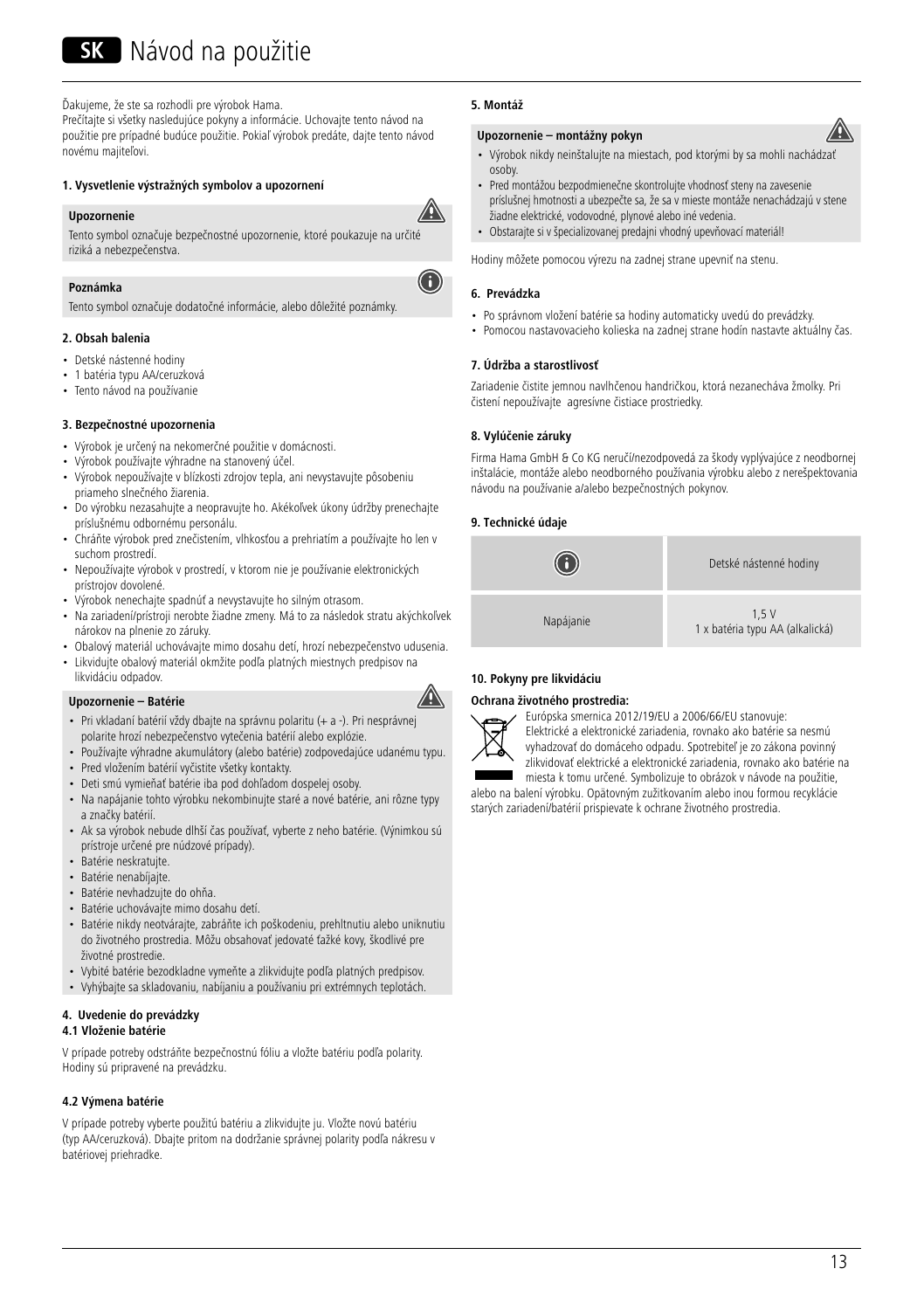Agradecemos que se tenha decidido por este produto Hama! Antes de utilizar o produto, leia completamente estas indicações e informações. Guarde, depois, estas informações num local seguro para consultas futuras. Se transmitir o produto para um novo proprietário, entregue também as instruções de utilização.

## **1. Descrição dos símbolos de aviso e das notas**



A

É utilizado para identificar informações de segurança ou chamar a atenção para perigos e riscos especiais.

## **Nota**

**Aviso**

É utilizado para identificar informações adicionais ou notas importantes.

## **2. Conteúdo da embalagem**

- Relógio de parede para crianças
- 1 pilha AA
- estas instruções de utilização

#### **3. Indicações de segurança**

- O produto está previsto apenas para utilização doméstica e não comercial.
- Utilize o produto apenas para a finalidade prevista. • Não utilize o produto perto de aquecedores, outras fontes de calor ou
- directamente exposto à luz solar. • Não tente fazer a manutenção ou reparar o aparelho. Qualquer trabalho de
- manutenção deve ser executado por técnicos especializados.
- Proteja o produto contra sujidade, humidade e sobreaquecimento e utilize-o somente em ambientes secos.
- Não utilize o produto em áreas nas quais não são permitidos aparelhos electrónicos.
- Não deixe cair o produto nem o submeta a choques fortes.
- Não efectue modificações no aparelho. Perda dos direitos de garantia.
- Mantenha a embalagem fora do alcance de crianças. Perigo de asfixia.
- Elimine imediatamente o material da embalagem em conformidade com as normas locais aplicáveis.

#### **Aviso – Pilhas**

- Ao colocar as pilhas, tenha em atenção a polaridade correcta (inscrições + e -). A não observação da polaridade correcta poderá levar ao derrama das pilhas ou explosão.
- Utilize exclusivamente baterias (ou pilhas) que correspondam ao tipo indicado.
- Antes de colocar as pilhas, limpe os contactos das pilhas e os contactos do compartimento.
- Não deixe crianças substituir as pilhas sem vigilância.
- Não utilize pilhas de diferentes tipos ou fabricantes nem misture pilhas novas e usadas.
- Remova as pilhas do produto se este não for utilizado durante um longo período de tempo. (a não ser que seja necessário mantê-las no produto para uma emergência).
- Não curto-circuite as pilhas.
- Não recarregue as pilhas.
- Não deite as pilhas para chamas.
- Mantenha as pilhas fora do alcance das crianças.
- Nunca abra, danifique, ingira ou elimine as pilhas para o ambiente. Estas podem conter metais pesados tóxicos e prejudiciais para o ambiente.
- Retire imediatamente pilhas gastas do produto e elimine-as adequadamente.
- Evite guardar, carregar e utilizar a bateria sob temperaturas extremas.

## **4. Colocação em funcionamento**

## **4.1. Colocar a pilha**

Retire a película de segurança e coloque a pilha corretamente tendo em conta a polaridade. O relógio está operacional.

## **4.2. Substituição da pilha**

Retire e, se necessário, elimine a pilha usada. Coloque uma nova pilha (Tipo de bateria AA Mignon).

Tenha em atenção a polaridade correta de acordo com as inscrições no compartimento da pilha

## **5. Montagem**

## **Aviso – Instrução de montagem**

- Não instale o produto em locais sob os quais possam encontrar-se pessoas.
- Antes da montagem, verifique a adequação da parede relativamente ao peso a aplicar e certifique-se de que, no local de montagem na parede, não existem cabos elétricos, tubos de água ou gás ou outras tubagens.
- Adquira material de fixação adequado no comércio especializado!

Pode montar o relógio numa parede, utilizando a abertura existente na parte traseira.

## **6. Funcionamento**

- Após a colocação correta da(s) pilha(s), o relógio começa a funcionar automaticamente.
- Ajuste o relógio para a hora atual usando a roda de ajuste na traseira.

## **7. Manutenção e conservação**

limpe o produto apenas com um pano sem fiapos ligeiramente humedecido e não utilize produtos de limpeza agressivos.

Certifique-se de que não entra água para dentro do produto.

## **8. Exclusão de garantia**

A Hama GmbH & Co KG não assume qualquer responsabilidade ou garantia por danos provocados pela instalação, montagem ou manuseamento incorrectos do produto e não observação do das instruções de utilização e/ou das informações de segurança.

## **9. Especificações técnicas**



## **10. Indicações de eliminação**

## **Nota em Protecção Ambiental:**



A

Após a implementação da directiva comunitária 2012/19/EU e 2006/66/ EU no sistema legal nacional, o seguinte aplica-se:

Os aparelhos eléctricos e electrónicos, bem como baterias, não podem ser eliminados juntamente com o lixo doméstico. Consumidores estão obrigados por lei a colocar os aparelhos eléctricos e electrónicos, bem

como baterias, sem uso em locais públicos específicos para este efeito ou no ponto de venda. Os detalhes para este processo são definidos por lei pelos respectivos

países. Este símbolo no produto, o manual de instruções ou a embalagem indicam que o produto está sujeito a estes regulamentos. Reciclando, reutilizando os materiais dos seus velhos aparelhos/baterias, esta a fazer uma enorme contribuição para a protecção do ambiente.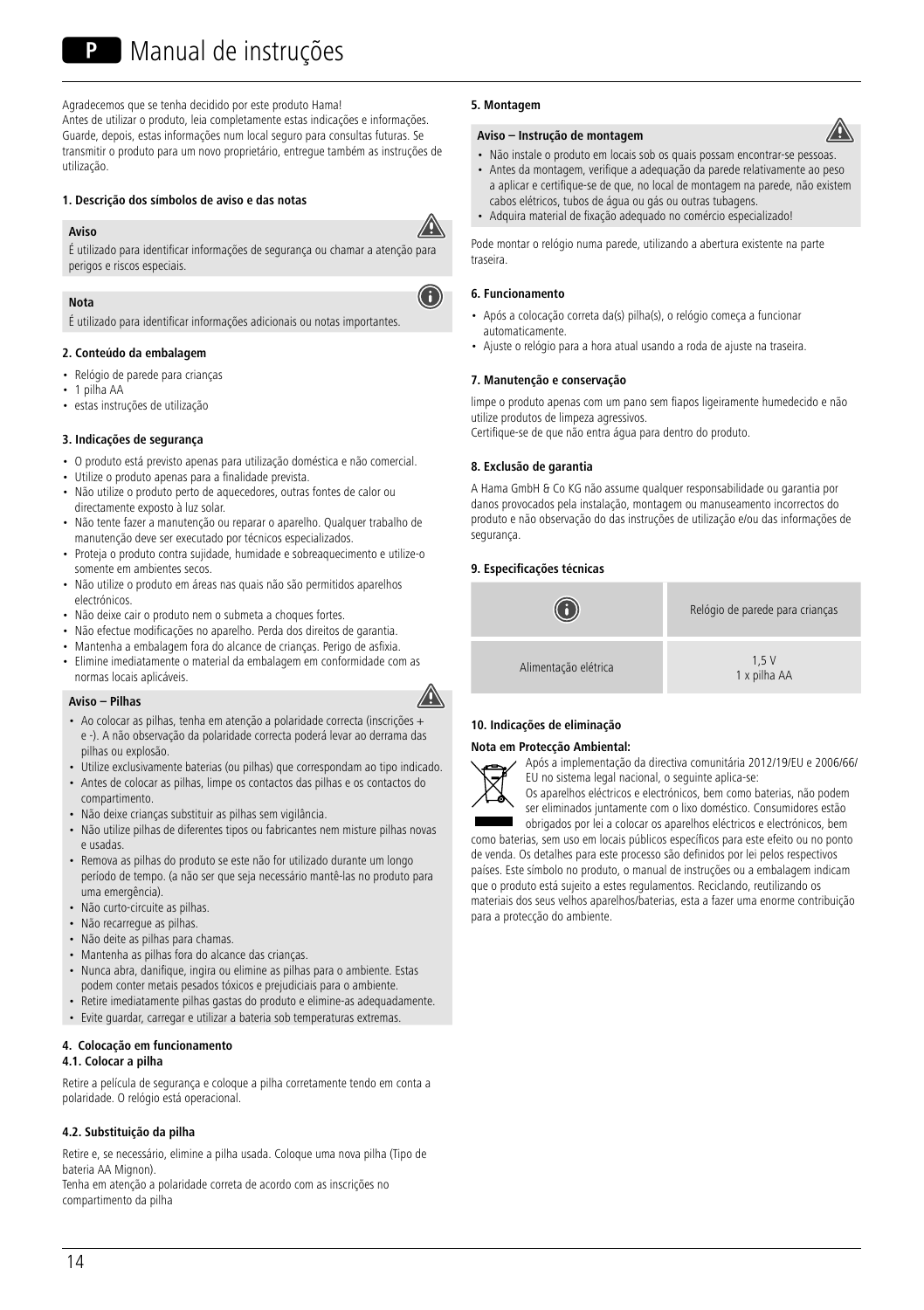Vă multumim că ați optat pentru un produs Hama. Pentru început vă rugăm să vă lăsați puțin timp și să citiți complet următoarele instrucțiuni și indicații. Vă rugăm să păstrați manualul de utilizare la loc sigur pentru o consultare ulterioară în caz de nevoie. În caz de înstrăinareaaparatului vă rugăm să predați și acest manual noului proprietar.

## **1. Explicarea simbolurilor de avertizare și indicații**

#### **Avertizare**



A

Se folosește la marcarea instrucțiunilor de siguranță sau la concentrarea atenției în caz de pericol și riscuri mari.

## **Instrucțiune**

Se folosește pentru marcarea informațiilor și instrucțiunilor importante.

## **2. Conținutul pachetului**

- Ceas de perete pentru copii
- 1 baterie AA / Mignon
- Acest manual de utilizare

#### **3. Instrucțiuni de siguranță**

- Produsul este conceput numai pentru utilizare privată și nu profesională.
- Folositi produsul numai în scopul pentru care a fost conceput.
- Evitati folosirea produsului în imediata apropiere a sistemului de încălzire, a altor surse de căldură sau în radiația solară directă.
- Nu încercați să reparați sau să depanați aparațul. Operațiile de reparații se execută numai de personal de specialitate.
- Protejați produsul de impurități, umiditate, supraîncălzire și utilizați-l numai în mediu uscat.
- Nu folositi produsul în zone unde nu sunt admise aparate electronice.
- Nu lăsați produsul să cadă și nu îl supuneți trepidațiilor puternice.
- Nu executaţi modificări la aparat. În acest fel pierdeţi orice drept la garanţie.
- Nu lăsați copiii să se joace cu materialul pachetului, prezintă pericol de sufocare.
- Reciclarea materialului pachetului se execută comform normelor locale de
- salubrizare în vigoare.

## **Avertizare–Baterii**



- Atentie în mod obligatoriu la polaritatea corectă (marcajele + și -) și introduceți-le corespunzător cu acestea. În cazul nerespectării vă expuneți
- pericolului scurgerilor sau exploziei bateriilor.
- Utilizaţi numai acumulatoare (sau baterii) corespunzătoare tipulului indicat.
- Naintea introducerii bateriilor vă rugăm să curățați contactele acestora precum și contactele contrare.
- Nu permiteți copiilor să schimbe bateriile nesupravegheați.
- Nu amestecați bateriile vechi cu cele noi, precum și baterii de diferite tipuri și producători diferiți.
- Dacă aparatele nu sunt întrebuințate pe perioade mai îndelungate este recomandată scoaterea bateriilor. (în afara cazului că sunt păstrate pentru cazuri de urgență).
- Nu scurtcircuitați bateriile.
- Bateriile nu se încarcă.
- Nu aruncați bateriile în foc.
- Păstraţi bateriile astfel încât să nu fie la îndemâna copiilor.
- Bateriile nu se deschid, nu se deteriorează, nu se înghit și nu se aruncă în mediul înconjurător. Pot conține metale grele și toxice, nocive mediului înconjurător.
- Îndepărtați și salubrizați imediat bateriile folosite din produs.
- Evitați depozitarea, încărcarea și utilizarea la temperaturi extreme.

#### **4. Punere în funcțiune 4.1 Introduceți bateria**

Îndepărtați folia de siguranță și introduceți bateria cu polaritatea corectă. Ceasul este pregătit de funcționare.

## **4.2 Schimbați bateria**

Dacă este cazul scoateți bateria consumată și reciclați-o corespunzător. Introduceți o baterie nouă (AA / Mignon). Respectați polaritatea corectă corespunzătoare desenului din compartimentul bateriei.

## **5. Montaj**

## **Avertizare-Indicație de montaj**

- Nu montați produsul deasupra locurilor unde se găsesc oameni.
- Înainte de montaj verificați dacă peretele prevăzut este potrivit pentru greutatea respectivă și asigurați-vă ca la locul montajului în perete să nu fie cabluri electrice, conducte de apă, de gaze sau alte țevi.
- Procurați-vă materialul adecvat pentru montare în comerțul de specialitate!

Cu ajutorul decupajului de pe partea din spate puteți monta ceasul pe perete.

## **6. Funcționare**

- După introducerea corectă a bateriei ceasul începe automat să funcționeze.
- Cu ajutorul rotiței de reglaj de pe partea posterioară setați ora exactă actuală.

#### **7. Întreţinere şi revizie**

Curățați acest produs numai cu o cârpă fără scame, puțin umedă și nu folosiți detergenți agresivi. Aveți grijă să nu intre apă în produs. Aveți grijă să nu intre apă în produs.

#### **8. Excludere de garanție**

Hama GmbH & Co KG nu îşi asumă nici o răspundere sau garanție pentru pagube cauzate de montarea, instalarea sau folosirea necorespunzătoare a produsului sau nerespectarea instrucțiunilor de folosire sau/și a instrucțiunilor de siguranță.

## **9. Date tehnice**



## **10. Informații pentru reciclare**

#### **Instrucţiuni pentru protecţia mediului înconjurător:**



Din momentul aplicării directivelor europene 2012/19/EU şi 2006/66/EU în dreptul național sunt valabile următoarele:

Aparatele electrice şi electronice nu pot fi salubrizate cu gunoiul menajer. Consumatorul este obligat conform legii să predea aparatele electrice și electronice la sfârșitul duratei de utilizare la locurile de colectare publice sau înapoi de unde au fost cumpărate.

Detaliile sunt reglementate de către legislația țării respective. Simbolul de pe produs, în instrucțiunile de utilizare sau pe ambalaj indică aceste reglementări. Prin reciclarea, revalorificarea materialelor sau alte forme de valorificare a aparatelor scoase din uz aduceți o contribuție importantă la protecția mediului nostru înconjurător.

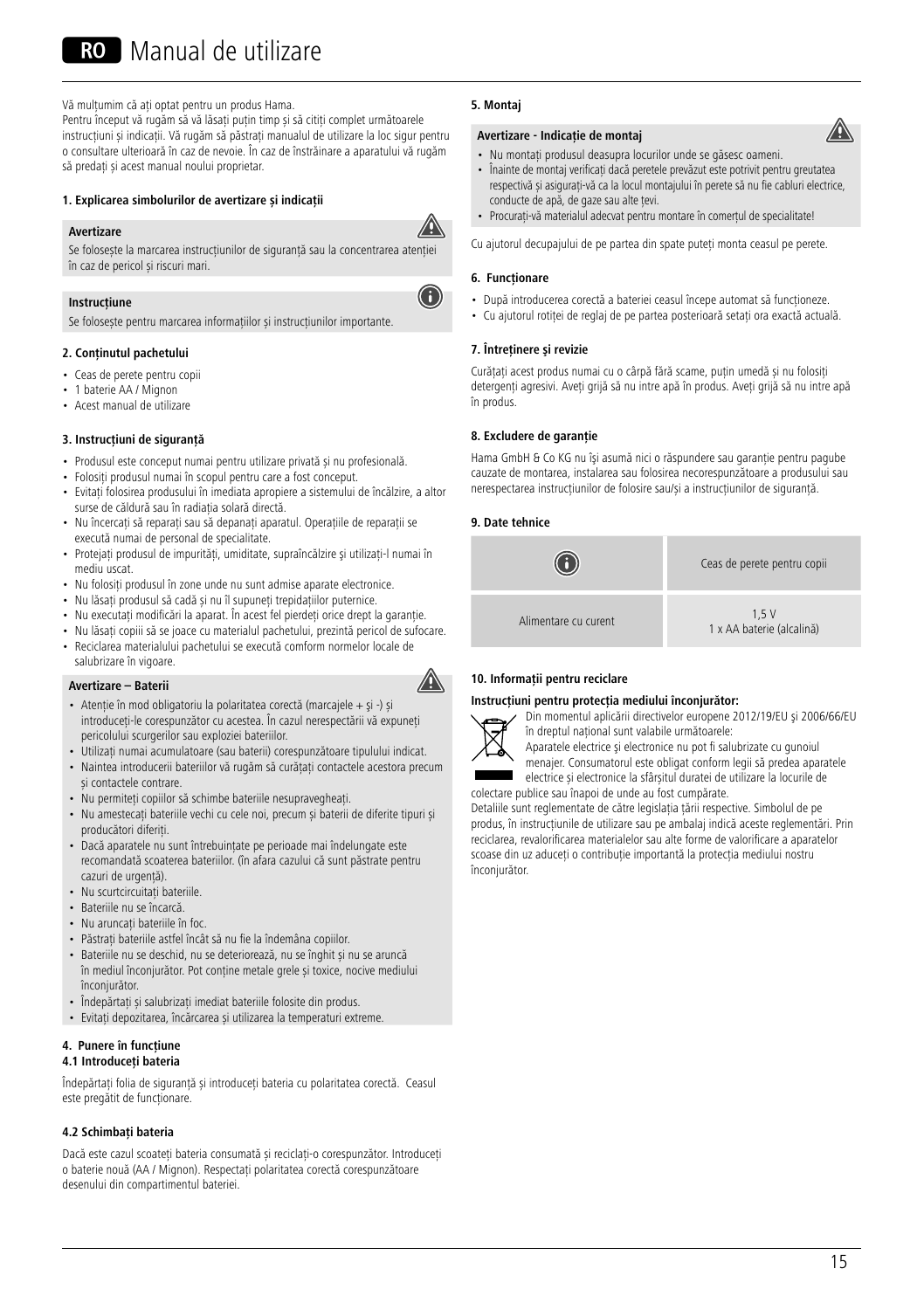Tack för att du valt att köpa en Hama produkt. Ta dig tid och läs först igenom de följande anvisningarna och hänvisningarna helt och hållet. Förvara sedan den här bruksanvisningen på en säker plats för att kunna titta i den när det behövs. Om du gör dig av med apparaten ska du lämna bruksanvisningen till den nya ägaren.

#### **1. Förklaring av varningssymboler och hänvisningar**

#### **Varning**

Används för att markera säkerhetshänvisningar eller för att rikta uppmärksamheten mot speciella faror och risker.

## **Hänvisning**

Används för att markera ytterligare information eller viktiga hänvisningar.

#### **2. Förpackningsinnehåll**

- Väggklocka för barn
- 1 AA-batteri
- denna bruksanvisning

#### **3. Säkerhetsanvisningar**

- Produkten är avsedd för privat hemanvändning, inte yrkesmässig användning.
- Använd bara produkten till det som den är avsedd för.
- Använd inte produkten alldeles intill elementet, andra värmekällor eller i direkt solsken.
- Försök inte serva eller reparera produkten själv. Överlåt allt servicearbete till ansvarig fackpersonal.
- Skydda produkten mot smuts, fukt och överhettning och använd den bara i inomhusmiljöer.
- Använd inte produkten inom områden där elektroniska apparater inte är tillåtna.
- Tappa inte produkten och utsätt den inte för kraftiga vibrationer.
- Förändra ingenting på produkten. Då förlorar du alla garantianspråk.
- Det är viktigt att barn hålls borta från förpackningsmaterialet. Det finns risk för kvävning.
- Kassera förpackningsmaterialet direkt enligt lokalt gällande kasseringsregler.

## **Varning – Batterier**



- Var mycket noga med batteripolerna (+ och märkning) och lägg in batterierna korrekt enligt detta. Beaktas inte detta finns det risk att batterierna läcker eller exploderar.
- Använd enbart uppladdningsbara batterier (eller batterier) som motsvarar den angivna typen.
- Rengör batterikontakterna och motkontakterna innan batterierna läggs i.
- Låt inte barn byta batterier utan uppsikt.
- Blanda inte gamla och nya batterier, inte heller olika sorters batterier eller batterier från olika tillverkare.
- Tag ut batterier ur produkter som inte används under längre tid. (om de inte ska finnas till hands för nödfall)
- Kortslut inte batterierna.
- Ladda inte batterier.
- Kasta inte batterier i öppen eld.
- Förvara batterier utom räckhåll för barn.
- Öppna, skada eller förtär aldrig batterier och släng dem inte i naturen. De kan innehålla giftiga tungmetaller som är skadliga för miljön.
- Förbrukade batterier ska tas ut ur produkten direkt och kasseras.
- Undvik lagring, laddning och användning vid extrema temperaturer.

#### **4. Idrifttagning**

## **4.1. Lägga in batterier**

Ta av skyddsfilmen och sätt in batteriet med polerna åt rätt håll. Nu kan klockan användas.

## **4.2. Byta batteri**

Ta ur och källsortera ev. gamla batterier. Lägg in ett nytt batteri (batterityp AA Mignon).

Kontrollera att polerna ligger rätt enligt ritningen i batterifacket.

## **5. Montering**

## **Varning – Monteringsanvisning**

- Montera inte produkten på platser som personer kan uppehålla sig under
- Kontrollera före monteringen att den valda väggen är lämplig för vikten som ska hängas upp och säkerställ också att det inte finns el-, gas- eller andra ledningar och vattenrör i väggen vid monteringsstället.
- Skaffa lämpligt monteringsmaterial i fackhandeln!

Montera vägguret mot väggen med hjälp av ursparningen på baksidan.

## **6. Användning**

⚠

- När man har lagt in batteriet/batterierna på rätt sätt, sätts klockan igång av sig själv.
- Ställ in aktuell tid med hjälp av inställningsratten på klockans baksida.

#### **7. Service och skötsel**

Använd bara en luddfri, lätt fuktad trasa till produktens rengöring och använd inga aggressiva rengöringsmedel.

Var noga med att det inte tränger in vatten i produkten.

## **8. Garantifriskrivning**

Hama GmbH & Co KG övertar ingen form av ansvar eller garanti för skador som beror på olämplig installation, montering och olämplig produktanvändning eller på att bruksanvisningen och/eller säkerhetshänvisningarna inte följs.

#### **9. Tekniska data**



## **10. Kasseringshänvisningar**

#### **Not om miljöskydd:**



Efter implementeringen av EU direktiv 2012/19/EU och 2006/66/EU i den nationella lagstiftningen, gäller följande:

Elektriska och elektroniska apparater samt batterier får inte kastas i hushållssoporna. Konsumenter är skyldiga att återlämna elektriska och elektroniska apparater samt batterier vid slutet av dess livslängd

till, för detta ändamål, offentliga uppsamlingsplatser. Detaljer för detta definieras via den nationella lagstiftningen i respektive land. Denna symbol på produkten, instruktionsmanualen eller på förpackningen indikerar att produkten innefattas av denna bestämmelse. Genom återvinning och återanvändning av material/batterier bidrar du till att skydda miljön och din omgivning.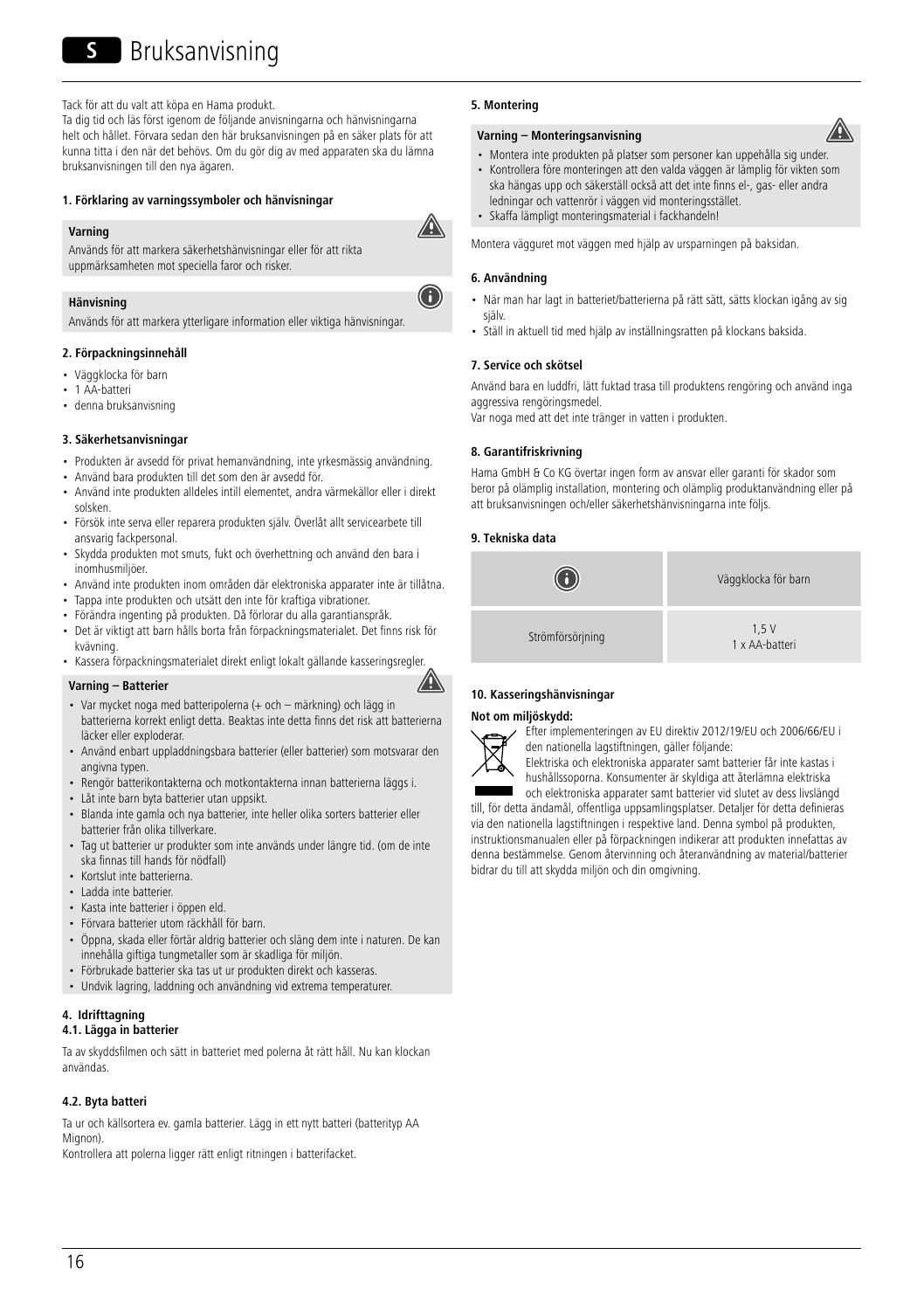## **FIN** Käyttöohje

#### Suurkiitos, että valitsit Hama-tuotteen.

Varaa aikaa ja lue seuraavat ohjeet ensin kokonaan läpi. Säilytä sen jälkeen tämä käyttöohje varmassa paikassa, jotta voit tarvittaessa tarkistaa siitä eri asioita. Jos luovut laitteesta, anna tämä käyttöohje sen mukana uudelle omistajalle.

#### **1. Varoitusten ja ohjeiden selitykset**

## **Varoitus**



A

Käytetään turvaohjeiden merkitsemiseen ja huomion kiinnittämiseen erityisiin vaaroihin ja riskeihin.

### **Ohje**

Käytetään lisätietojen tai tärkeiden ohjeiden merkitsemiseen

#### **2. Pakkauksen sisältö**

- Lasten seinäkello
- 1 AA-paristo
- Tämä käyttöohje

## **3. Turvaohjeet**

- Tuote on tarkoitettu yksityiseen, ei-kaupalliseen kotikäyttöön.
- Käytä tuotetta ainoastaan ohjeiden mukaiseen tarkoitukseen.
- Älä käytä tuotetta lämmittimien tai muiden lämmönlähteiden välittömässä läheisyydessä tai suorassa auringonpaisteessa.
- Älä yritä huoltaa tai korjata laitetta itse. Jätä kaikki huoltotyöt vastuulliselle ammattihenkilöstölle.
- Suojaa tuote lialta, kosteudelta ja ylikuumenemiselta ja käytä tuotetta vain kuivassa ympäristössä.
- Älä käytä tuotetta alueilla, joilla elektroniikkalaitteet eivät ole sallittuja.
- Älä päästä laitetta putoamaan, äläkä altista sitä voimakkaalle tärinälle.
- Älä tee muutoksia laitteeseen. Muutosten tekeminen aiheuttaa takuun raukeamisen.
- Pidä pakkausmateriaalit poissa lasten ulottuvilta, niistä aiheutuu tukehtumisvaara.
- Hävitä pakkausmateriaalit heti paikallisten jätehuoltomääräysten mukaisesti.

## **Varoitus – Paristot**

- Varmista ehdottomasti, että paristojen akut (+ ja -) ovat oikein päin, ja aseta ne paikoilleen sen mukaisesti. Jos tätä ohjetta ei noudateta, paristot voivat vuotaa tai räjähtää.
- Käytä ainoastaan akkuja (tai paristoja), jotka vastaavat ilmoitettua tyyppiä.
- Puhdista ennen paristojen asettamista paikalleen paristo- ja vastakontaktit.
- Älä anna lasten vaihtaa paristoja ilman valvontaa.
- Älä sekoita keskenään vanhoja ja uusia paristoja tai erityyppisiä tai eri valmistajan paristoja.
- Ota paristot pois laitteista, jotka ovat pitkään käyttämättä (paitsi jos laitteita pidetään valmiina hätätilanteita varten).
- Älä oikosulje paristoja.
- Älä lataa paristoja.
- Älä heitä paristoja tuleen.
- Säilytä paristot poissa lasten ulottuvilta.
- Älä koskaan avaa, vaurioita tai niele akkuja tai paristoja äläkä anna niiden päätyä luontoon. Ne voivat sisältää myrkyllisiä ja ympäristölle haitallisia raskasmetalleja.
- Poista tyhjentyneet paristot tuotteesta ja hävitä ne viipymättä.
- Vältä säilytystä, lataamista ja käyttöä äärimmäisissä lämpötiloissa.

## **4. Käyttöönotto**

#### **4.1. Pariston asentaminen**

Poista turvakalvo ja kontaktierotin ja aseta paristo sisään oikeanapaisesti. Kello on käyttövalmis.

#### **4.2. Pariston vaihtaminen**

Poista ja hävitä käytetyt paristot tarvittaessa. Aseta uusi paristo (paristotyyppi AA Mignon) paikalleen.

Varmista, että polariteetti on paristokotelossa olevan piirroksen mukainen.

#### **5. Asennus**

## **Varoitus – Asennusohje**

- Älä koskaan asenna tuotetta paikkaan, jonka alapuolella voi oleskella ihmisiä.
- Tarkasta ennen asennusta, että seinä kestää siihen kohdistuvan painon, ja varmista, ettei seinässä ole asennuskohdassa sähköjohtoja tai vesi-, kaasu- tai muita putkia.
- Hanki sopivat kiinnitystarvikkeet alan liikkeestä!

Seinäkellon voi asentaa seinälle taustapuolella olevaa aukkoa käyttäen.

#### **6. Käyttö**

- Kello käynnistyy automaattisesti, kun paristot on asetettu paikoilleen ja polariteetti on oikein.
- Aseta sen hetkinen kellonaika kellon taustapuolella olevaa säätöpyörää käyttäen.

#### **7. Hoito ja huolto**

Puhdista tämä tuote ainoastaan nukkaamattomalla, kevyesti kostutetulla liinalla äläkä käytä syövyttäviä puhdistusaineita. Varmista, ettei tuotteen sisään pääse vettä.

#### **8. Vastuun rajoitus**

Hama GmbH & Co KG ei vastaa millään tavalla vahingoista, jotka johtuvat epäasianmukaisesta asennuksesta tai tuotteen käytöstä tai käyttöohjeen ja/tai turvaohjeiden vastaisesta toiminnasta.

## **9. Tekniset tiedot**



## **10. Hävittämisohjeet**

#### **Ympäristönsuojelua koskeva ohje:**



A

Siitä lähtien, kun Euroopan unionin direktiivi 2012/19/EU ja 2006/66/ EU otetaan käyttöön kansallisessa lainsäädännössä, pätevät seuraavat määräykset:

Sähkö- ja elektroniikkalaitteita ja paristoja ei saa hävittää talousjätteen mukana. Kuluttajalla on lain mukaan velvollisuus toimittaa sähkö-

ja elektroniikkalaitteet niiden käyttöiän päätyttyä niille varattuihin julkisiin keräyspisteisiin tai palauttaa ne myyntipaikkaan. Tähän liittyvistä yksityiskohdista säädetään kulloisenkin osavaltion laissa. Näistä määräyksistä mainitaan myös tuotteen symbolissa, käyttöohjeessa tai pakkauksessa. Uudelleenkäytöllä, materiaalien/paristoja uudelleenkäytöllä tai muilla vanhojen laitteiden uudelleenkäyttötavoilla on tärkeä vaikutus yhteisen ympäristömme suojelussa.

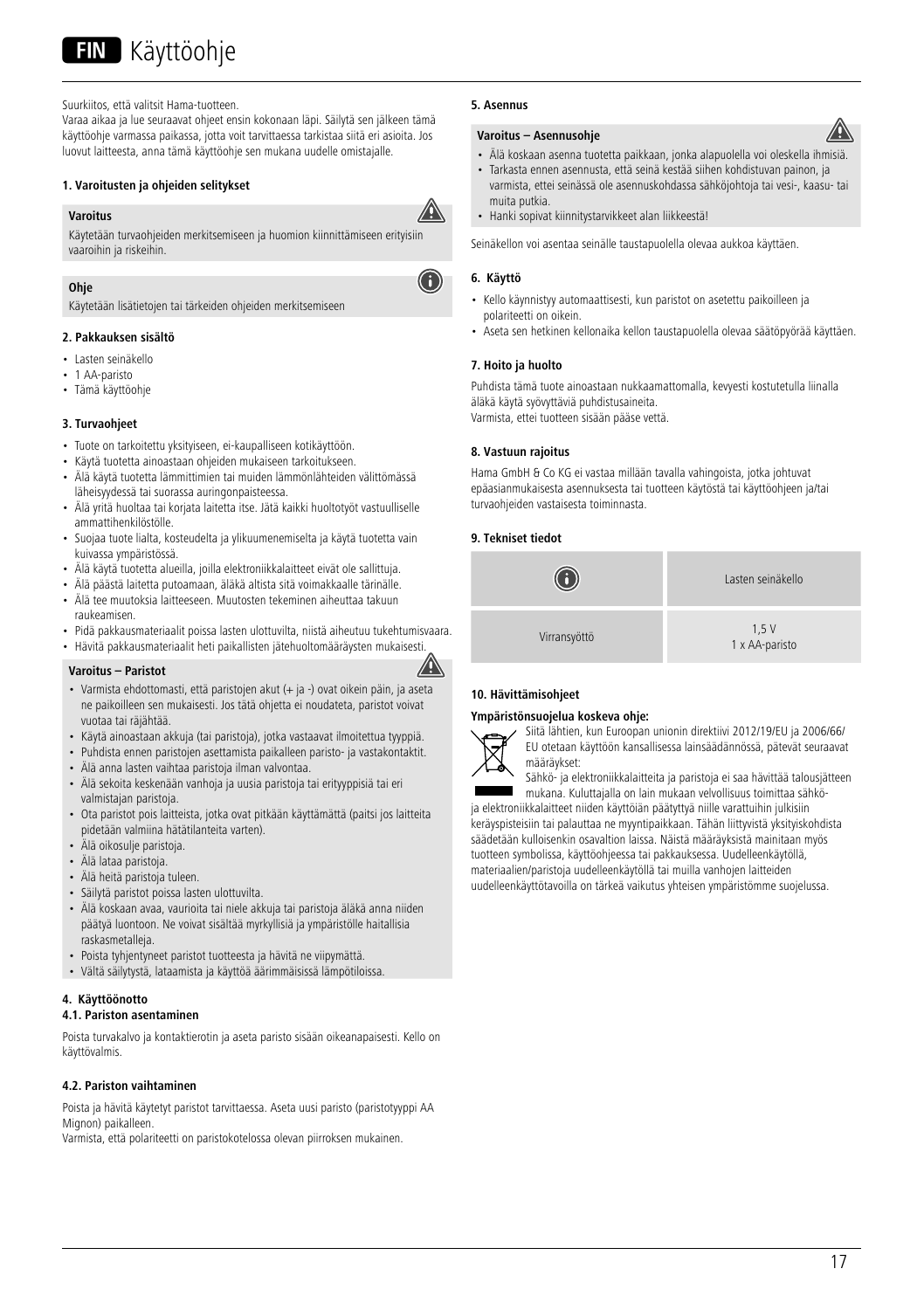Благодарим Ви, че избрахте продукт Hama.

Отделете време и прочетете инструкциите и информацията. Моля, запазете инструкциите на сигурно място за бъдещи справки. Ако продавате устройството, моля, предайте тези инструкции на новия собственик.

## **1. Обяснение на предупредителните символи и указания**

#### **Вниманив**

Използват се за обозначаване на указания за безопасност или за насочване на вниманието към особени опасности и рискове.

#### **Забележка**

Използват се за допълнително обозначаване на информация или важни указания.

## **2. Съдържание на опаковката**

- Детски стена часовник
- 1 батерия АА
- тази инструкция за обслужване

#### **3. Забележки за безопасност**

- Продуктът е предвиден за лична, нестопанска битова употреба.
- Използвайте продукта само за предвидената цел.
- Не използвайте продукта в непосредствена близост до отоплителни уреди, други източници на топлина или на директна слънчева светлина.
- Не се опитвайте сами да обслужвате или ремонтирате продукта. Оставете всякаква техническа поддръжка на компетентните специалисти.
- Пазете продукта от замърсяване, влага и прегряване и го използвайте само в сухи помещения.
- Не използвайте продуктавзони, в които не са разрешени електронни продукти.
- Не позволявайте на продукта да пада и не го излагайте на силни вибрации.
- Не правете промени в уреда. Така ще загубите право на всякакви гаранционни претенции.
- Задължително дръжте малките деца далече от опаковъчния материал, има опасност от задушаване.
- Изхвърлете опаковъчния материал веднага съгласно действащите на място разпоредби за изхвърляне на отпадъци.

#### **Вниманив – Батерии**

- Задължително внимавайте за правилното разположение на полюсите (надписи + и -) на батериите и ги поставете по съответния начин. При неспазване има опасност от изтичане или експлозия на батериите.
- Използвайте само акумулатори (или батерии), които съответстват на посочения тип.
- Преди поставяне на батериите почистете контактите на батериите и насрещните контакти.
- Не разрешавайте на децата да сменят батерии без надзор.
- Не смесвайте стари и нови батерии и батерии от различен тип или производител.
- Махайте батериите от продукти, които не се използват по-дълго време. (освен ако те се поддържат в готовност за спешни случаи)
- Не свързвайте батериите накъсо.
- Не зареждайте батериите.
- Не хвърляйте батериите в огън.
- Съхранявайте батериите, недостъпни за деца.
- Батериите никога не бива да бъдат отваряни, повреждани, гълтани или изхвърляни в природата. Те могат да съдържат тежки метали, които са отровни или опасни за околната среда.
- Махнете от продукта и незабавно изхвърлете изхабените батерии.
- Избягвайте съхранение, зареждане и употреба при екстремни температури.

## **4. Пускане в експлоатация**

## **4.1 Поставяне на батерия**

Отстранете защитното фолио и поставете батерията, като спазите ориентацията на полюсите. Часовникътеготов за експлоатация.

## **4.2 Смяна на батерия**

Извадете и предайте използваната батерия на съответните места за събиране. Поставете нова батерия AA/Mignon. Следете за правилната ориентация на полюсите в съответствие с рисунката в отделението за батерията.

#### **5. Монтаж**

⚠

0

 $\mathbb{A}$ 

## **Вниманив – Указания за монтаж**



- Не монтирайте продукта на места, на които може да стоят хора.
- Преди монтажа задължително проверете пригодността на предвидената стена за теглото, което ще бъде монтирано, и се уверете, че на мястото на монтажа в стената няма електрически кабели, водо-, газопроводи или други тръбопроводи.
- Осигурете подходящ материал за закрепване от търговската мрежа!

Може да закачите стенния часовник на стена с помощта на отвора на гърба му.

## **6. Експлоатация**

- След правилното поставяне на батерията часовникът автоматично започва да работи.
- Настройте актуалния час с помощта на регулиращия бутон от задната страна на часовника.

### **7. Техническо обслужване и поддръжка**

Почиствайте този продукт само с леко навлажнена кърпа, която не пуска власинки, и не използвайте агресивни почистващи препарати. Внимавайте да не попада вода в продукта.

## **8. Изключване на гаранция**

Хама ГмбХ & Ко. КГ не поема никаква отговорност или гаранция за повреди в резултат на неправилна инсталация, монтаж и неправилна употреба на продукта или неспазване на упътването за обслужване и/или инструкциите за безопасност.

## **9. Технически данни**



## **10. Указания за изхвърляне**

#### **Указание относно защитата на околната среда:**



От момента на прилагането на европейските директиви 2012/19/ EU и 2006/66/EОвнационалното право на съответните страни важи следното: Електрическите и електронните уреди и батериите не бива да се изхвърлят с битовите отпадъци. Потребителят е длъжен по закон да върне електрическите и електронните

уреди и батериите в края на тяхната дълготрайност на изградените за целта обществени пунктове за събиране на отпадъци или на търговския обект. Подробностите по въпроса са регламентирани в законодателството на съответната страна. Символът върху продукта, упътването за употреба или опаковката насочва към тези разпоредби. Чрез рециклирането, преработката на материалите или други форми на оползотворяване на старите уреди/ батерии вие допринасяте за защитата на нашата околна среда.